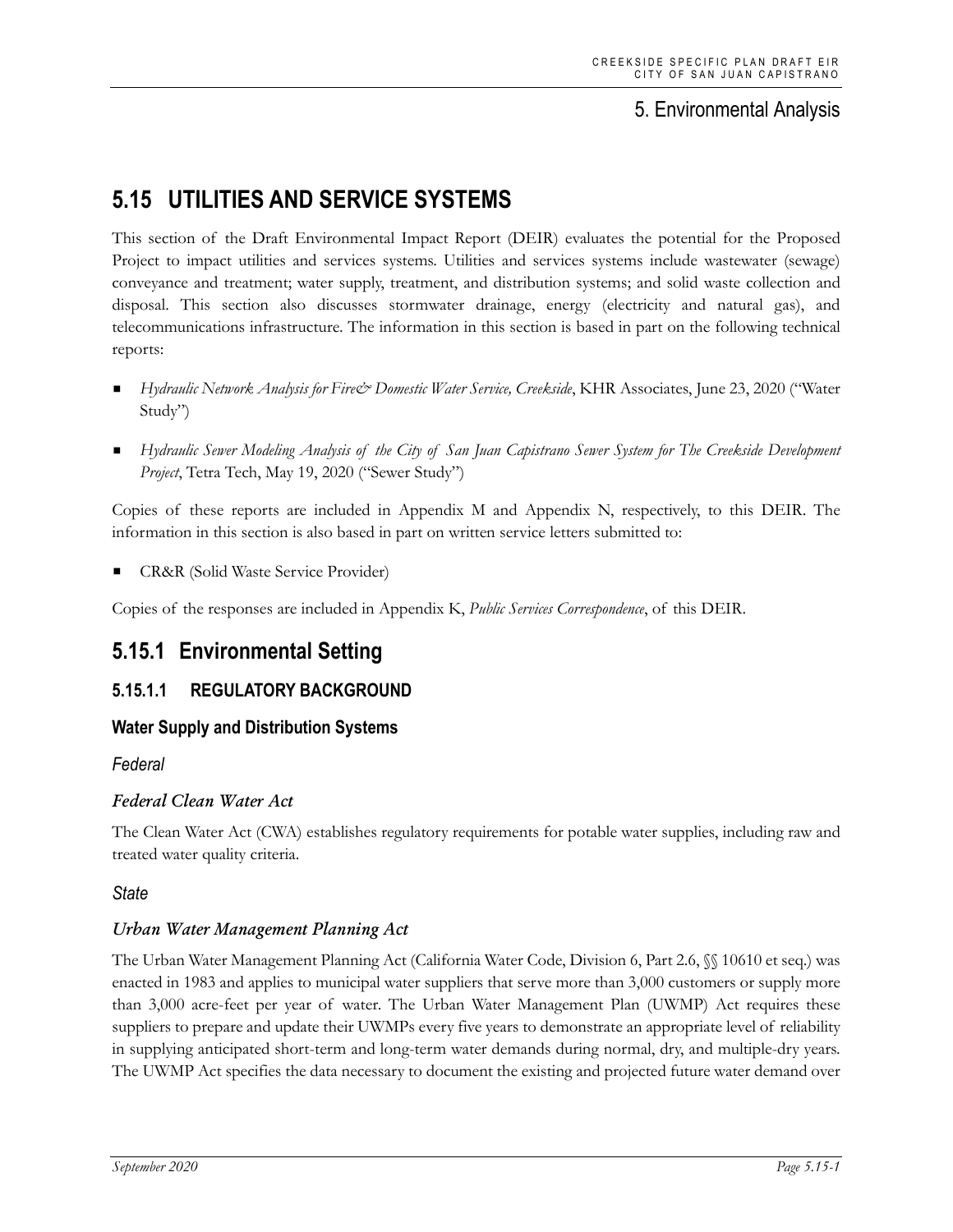a 20-year projection and requires that the projected demands be presented in 5-year increments for the 20-year projection.

The City of San Juan Capistrano adopted the 2015 UWMP in April 2018. The UWMP evaluates citywide water supply and demand reliability for 20 years into the future. San Juan Capistrano's 2015 UWMP concluded there was an adequate and reliable supply of water to provide for existing demand and estimated growth through year 2040, based on information then available.

#### *Senate Bills 610 and 221, Water Supply Planning*

Senate Bill 610 (SB 610) (2001) amended the Urban Water Management Planning Act to mandate that a city or county approving certain projects subject to CEQA: 1) identify any public water system that may supply water for the project and 2) request those public water systems to prepare a specified water supply assessment.[1](#page-1-0) The assessment must include:

- A discussion of whether the public water system's total projected water supplies available during normal, single dry, and multiple dry water years during a 20-year projection would meet the projected water demand associated with the Proposed Project, in addition to the public water system's existing and planned future uses, including agricultural and manufacturing uses.
- The identification of existing water supply entitlements, water rights, or water service contracts relevant to the identified water supply for the Proposed Project and water received in prior years pursuant to those entitlements, rights, and contracts.
- A description of the quantities of water received in prior years by the public water system under the existing water supply entitlements, water rights, or water service contracts.
- A demonstration of water supply entitlements, water rights, or water service contracts.
- The identification of other public water systems or water service contract holders that receive a water supply or have existing water supply entitlements, water rights, or water service contracts with the same source of water as the public water system.
- Additional information is required if groundwater is included in the supply for the Proposed Project.

The water supply assessment must be included in any environmental document prepared for the project and may include an evaluation of any information in that environmental document. The assessment must determine if the projected water supplies will be sufficient to satisfy the demands of the project as well as existing and planned future uses.

Additionally, SB 610 requires new information to be included as part of a UWMP if groundwater is identified as a source of water available to the supplier. Information must include a description of all water supply projects

<span id="page-1-0"></span>Under Water Code § 10912(a)(7), SB 610 applies to a CEQA project that "would demand an amount of water equivalent to, or greater than, the amount of water required by a 500 dwelling unit project." Additional criteria are listed in Section 5.15.2.4, *Cumulative Impacts*. A water supply assessment was prepared for the Proposed Project.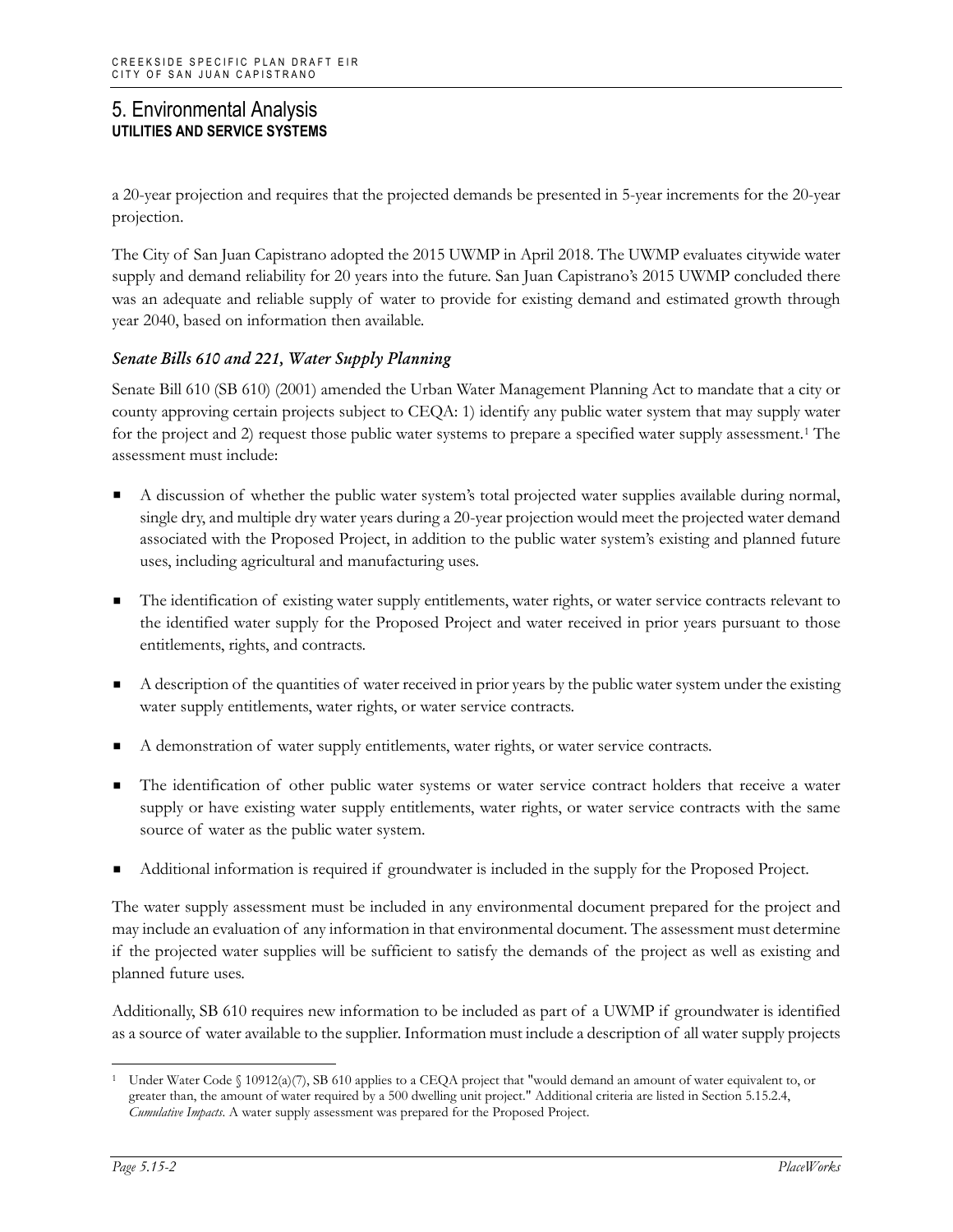and programs that may be undertaken to meet total projected water use. SB 610 prohibits eligibility for funds from specified bond acts until the UWMP is submitted to the state.

Furthermore, SB 221 requires written verification that there is sufficient water supply available for applicable new residential subdivisions. The verification must be provided before commencement of construction.

#### *20x2020 Water Conservation Plan*

The 20x2020 Water Conservation Plan, issued by the Department of Water Resources in 2010 pursuant to the Water Conservation Act of 2009 (SBX7-7), established a water conservation target of 20 percent reduction in water use by 2020 compared to 2005 baseline use.

#### *Governor's Drought Declaration*

California Governor Edmund Brown Jr. declared a drought state of emergency on January 17, 2014, asking Californians to voluntarily reduce water use by 20 percent. Between October 1, 2013, and June 30 2014, statewide precipitation was 50 percent of average, runoff was 35 percent of average, and reservoir storage 60 percent of average. Initially, the Department of Water Resources (DWR) announced on January 31, 2014, that if current dry conditions persist, customers would receive no deliveries from the State Water Project (SWP) in 2014, except for small carryover amounts from 2013. Later, DWR increased the SWP allocation to 5 percent, with deliveries to start in August 2014. Almost all areas served by the SWP also have other sources of water, such as groundwater and local reservoirs. Additionally, deliveries from the Central Valley Project in 2014 were cut to zero for agriculture users south of the Sacramento-San Joaquin Delta.

On April 1, 2015, Governor Brown issued Executive Order B-29-15, finding that, among other things, "…conditions of extreme peril to the safety of persons and property continue to exist in California due to water shortage and drought conditions…" and ordering the "State Water Resources Control Board [to] impose restrictions to achieve a statewide 25 percent reduction in potable urban water usage through February 28, 2016."

On February 2, 2016, based on Governor Brown's November 2015 Executive Order, the State Water Board approved an updated and extended emergency regulation that continues mandatory reductions through October 2016, unless revised before then. The extended regulation continues the conservation structure that has spurred dramatic savings so far and gives greater consideration to some factors that influence water use: climate; population growth; and significant investments in new local, drought-resilient water supplies such as wastewater reuse and desalination.

Recognizing persistent yet less severe drought conditions throughout California, on May 18, 2016, the State Water Board adopted an emergency water conservation regulation that replaces the February 2 emergency regulation. The May 2016 regulation will be in effect from June 2016 through January 2017 and requires locally developed conservation standards based upon each agency's specific circumstances. It replaces the prior percentage reduction-based water conservation standard with a localized "stress test" approach. These standards require local water agencies to ensure a three-year supply assuming three more dry years like the ones the state experienced from 2012 to 2015. Water agencies that would face shortages under three additional dry years are required to meet a conservation standard equal to the amount of shortage.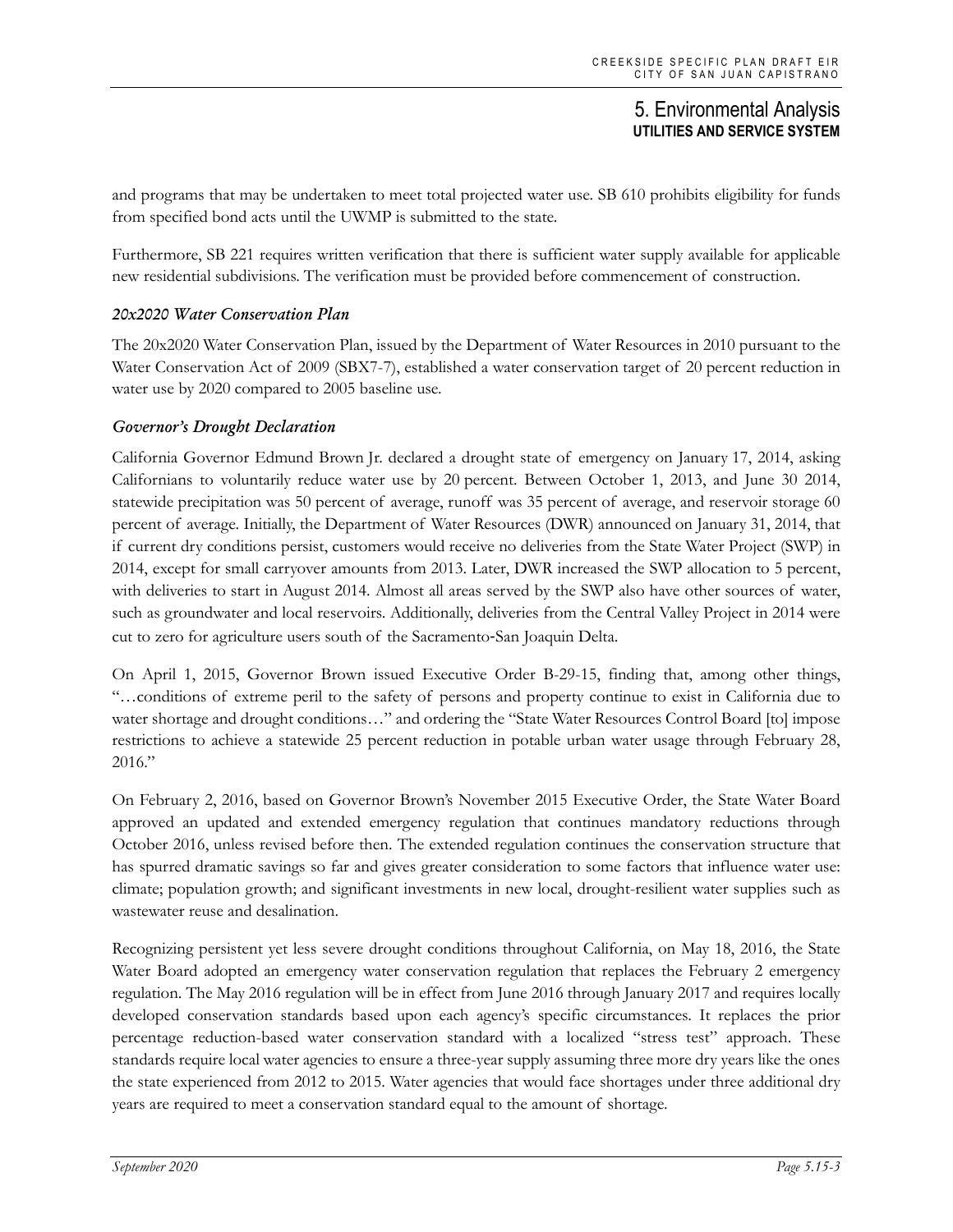Executive Order B-40-17 lifted the drought emergency in California counties except for Fresno, Kings, Tulare, and Tuolumne. The executive order retains prohibitions on wasteful water use and advances measures for water conservation in the state.

#### *California Green Building Standards*

California Green Building Standards (CALGreen) Code, Division 4.3, Water Efficiency and Conservation, establishes provisions to conserve water used indoors, outdoors, and in wastewater conveyance in residential development. CALGreen is updated on a three-year cycle; the current 2019 CALGreen took effect in January 2020.

#### *Local*

## *Municipal Code*

Title 6, Chapter 11 (Water Management) provides requirements to protect the public water supply of the City from the possibility of contamination or pollution; to promote the elimination or control of existing crossconnections between the customer's in-plant potable water system and nonpotable water systems, plumbing fixtures, and industrial piping systems; and to provide for the maintenance of a continuing program of crossconnection control that will systematically and effectively prevent the contamination or pollution of all potable water systems.

The City adopted an Urgency Ordinance in June 2015 (Municipal Code Title 6, Chapter 12) updating the City's Water Conservation policy in response to the California Governor's drought emergency declaration and water conservation regulations issued by the State Water Resources Control Board. The ordinance sets forth permanent water conservation requirements as well as a Water Shortage Contingency Plan consisting of five stages of water shortages with restrictions and prohibitions on water use for each phase.

Title 8, Chapter 20, Water Efficient Landscape Ordinance, establishes quality and sustainability of landscaping irrigation systems related to runoff, efficient water use, and landscape health and diversity.

## **Wastewater Treatment and Collection**

#### *Federal*

## *Federal Clean Water Act*

The CWA establishes regulations to control the discharge of pollutants into the waters of the United States and regulates water quality standards for surface waters (US Code, Title 33, §§ 1251 et seq.). Under the act, the US Environment Protection Agency (USEPA) is authorized to set wastewater standards and runs the National Pollutant Discharge Elimination System (NPDES) permit program. Under the NPDES program, permits are required for all new developments that discharge directly into Waters of the United States. The federal CWA requires wastewater treatment of all effluent before it is discharged into surface waters.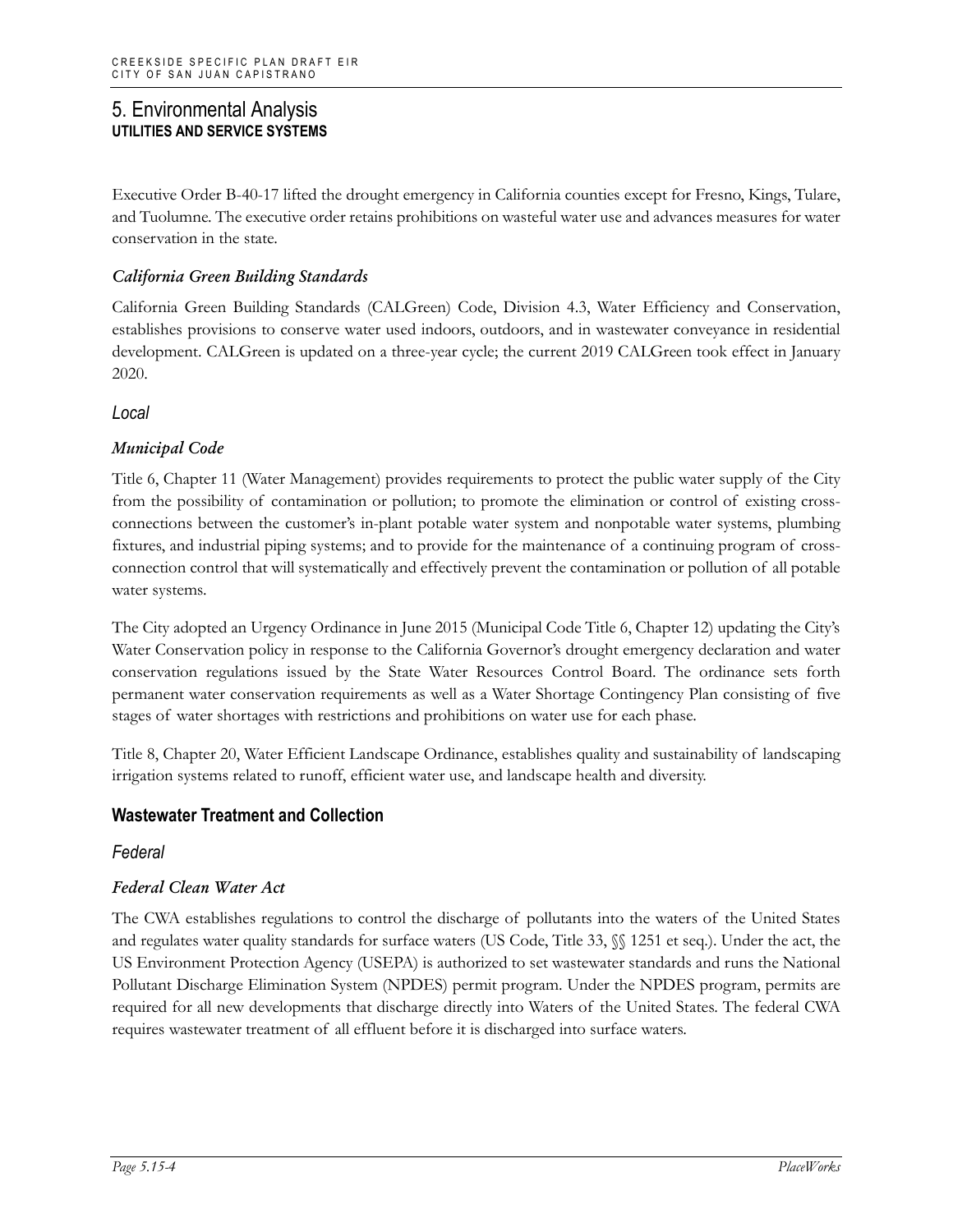#### *General Pretreatment Regulations for Existing and New Sources of Pollution*

The General Pretreatment Regulations establish responsibilities of federal, state, and local government; industry; and the public to implement National Pretreatment Standards to control pollutants that pass through or interfere with treatment processes in publicly owned treatment works (POTW) or which may contaminate sewage sludge. Pretreatment standards are pollutant discharge limits that apply to industrial users.

#### *State*

#### *State Water Resources Control Board: Statewide General Waste Discharge Requirements*

The General Waste Discharge Requirements specify that all federal and state agencies, municipalities, counties, districts, and other public entities that own or operate sanitary sewer systems greater than one mile in length that collect and/or convey untreated or partially treated wastewater to a publicly owned treatment facility in California need to develop a sewer master plan. The plan evaluates existing sewer collection systems and provides a framework for undertaking the construction of new and replacement facilities in order to maintain proper levels of service. The master plan includes inflow and infiltration studies to analyze flow monitoring and water use data, a capacity assurance plan to analyze the existing system with existing land use and unit flow factors, a condition assessment and sewer system rehabilitation plan, and a financial plan with recommended capital improvements and financial models.

#### *Regional*

#### *San Diego Regional Water Quality Control Board NPDES Permit*

Wastewater treatment requirements for effluent from the JB Latham Treatment Plant in Dana Point, which treats wastewater from the Project Site, are set forth in Order No. R9-2012-0012 as amended by Order No. R9- 2014-0105 and issued by the San Diego Regional Water Quality Control Board (RWQCB) in 2012.

The South Orange County Wastewater Authority (SOCWA), which owns and operates the Latham plant and three other wastewater treatment plants, has established limits on concentrations of various substances that may be discharged into sewers conveying wastewater to SOCWA facilities—including metals, certain toxins, oil and grease, and radioactive materials—for the protection of its facilities, the public, and the environment. The limits are set forth in SOCWA Ordinance 2015-1.

#### **Solid Waste**

#### *Federal*

#### *Resource Conservation and Recovery Act*

The Resource Conservation and Recovery Act of 1976 (Title 40 of the Code of Federal Regulations), Part 258, contains regulations for municipal solid waste landfills and requires states to implement their own permitting programs incorporating the federal landfill criteria. The federal regulations address the location, operation, design (liners, leachate collection, run-off control, etc.), groundwater monitoring, and closure of landfills.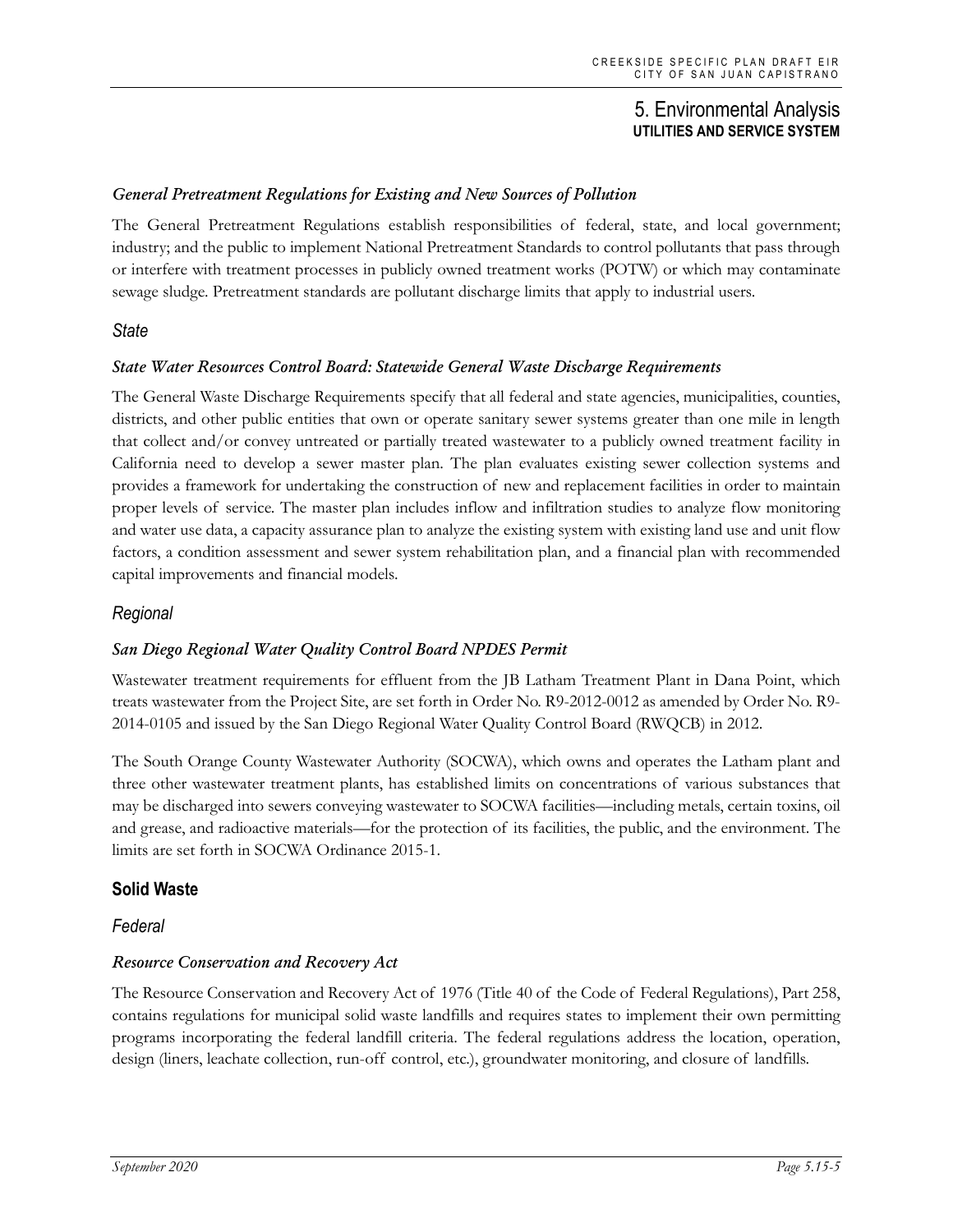## *State*

## *Assembly Bills 939, 341, and 1826*

Assembly Bill 939 (Integrated Solid Waste Management Act of 1989; Public Resources Code §§ 40050 et seq.) established an integrated waste-management system that focused on source reduction, recycling, composting, and land disposal of waste. AB 939 required every California city and county to divert 50 percent of its waste from landfills by the year 2000. Compliance with AB 939 is measured in part by comparing solid waste disposal rates for a jurisdiction with target disposal rates. Actual rates at or below target rates are consistent with AB 939. AB 939 also requires California counties to show 15 years of disposal capacity for all jurisdictions in the county or show a plan to transform or divert its waste.

Assembly Bill 341 (Chapter 476, Statutes of 2011) increased the statewide solid waste diversion goal to 75 percent by 2020. The law also mandates recycling for commercial and multifamily residential land uses as well as schools and school districts.

Assembly Bill 1826 (California Public Resources Code Sections 42649.8 et seq.), signed into law in September 2014, requires recycling of organic matter by businesses generating such wastes in amounts over certain thresholds. This law also requires that local jurisdictions across the state implement an organic waste recycling program to divert organic waste generated by businesses, including multifamily dwellings that consist of five or more units. Single-family dwellings are not required to recycle food waste including food-soiled paper.

#### *California Green Building Standards Code*

The 2019 California Green Building Standards Code (CALGreen; Title 24, California Code of Regulations, Part 11) requires that at least 65 percent of the nonhazardous construction and demolition waste from residential construction operations be recycled and/or salvaged for reuse.

## *Local*

## *Municipal Code*

City of San Juan Capistrano Municipal Code Sections 6-3.08 et seq. require construction and demolition projects in the City to divert at least 65 percent of construction materials from landfills.

## **Stormwater Drainage**

#### *Federal*

#### *Clean Water Act*

The federal CWA is the principal statute governing water quality. It establishes the basic structure for regulating discharges of pollutants into the waters of the United States and gives the USEPA authority to implement pollution control programs, such as setting wastewater standards for industry. The statute's goal is to completely end all discharges and to restore, maintain, and preserve the integrity of the nation's waters. The CWA regulates direct and indirect discharge of pollutants; sets water quality standards for all contaminants in surface waters; and makes it unlawful for any person to discharge any pollutant from a point source into navigable waters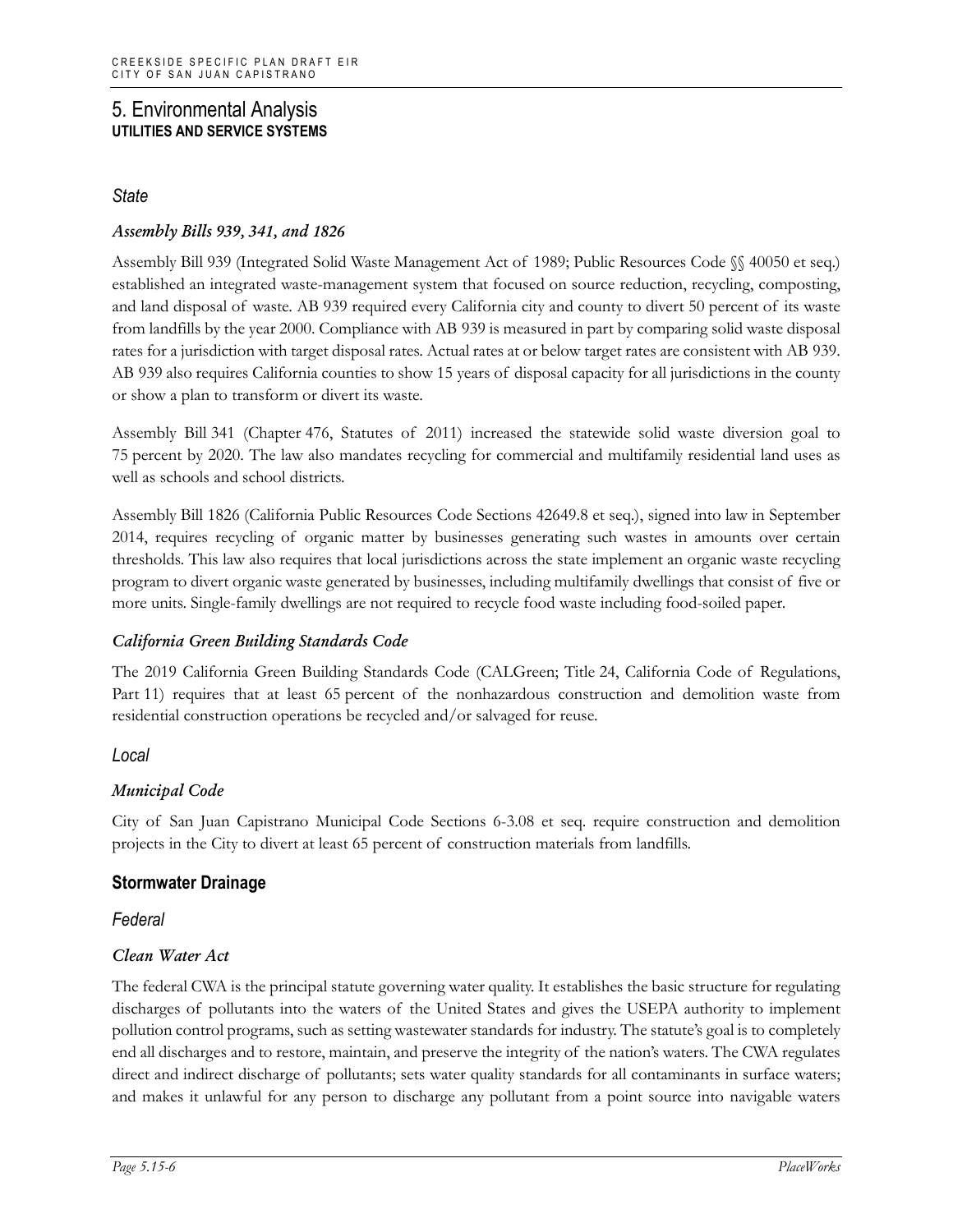unless a permit is obtained under its provisions. The CWA mandates permits for wastewater and stormwater discharges; requires states to establish site-specific water quality standards for navigable bodies of water; and regulates other activities that affect water quality, such as dredging and the filling of wetlands. The CWA funds the construction of sewage treatment plants and recognizes the need for planning to address nonpoint sources of pollution. Section 402 of the CWA requires a permit for all point source (a discernible, confined, and discrete conveyance, such as a pipe, ditch, or channel) discharges of any pollutant (except dredge or fill material) into waters of the United States.

#### *National Pollutant Discharge Elimination System*

Under the NPDES program (under Section 402 of the CWA), all facilities that discharge pollutants from any point source into Waters of the United States must have a NPDES permit. The term "pollutant" broadly applies to any type of industrial, municipal, and agricultural waste discharged into water. Point sources can be POTWs, industrial facilities, and urban runoff. (The NPDES program addresses certain agricultural activities, but the majority are considered nonpoint sources and are exempt from NPDES regulation.) Direct sources discharge directly to receiving waters, and indirect sources discharge to POTWs, which in turn discharge to receiving waters. Under the national program, NPDES permits are issued only for direct, point-source discharges. The National Pretreatment Program addresses industrial and commercial indirect dischargers. Municipal sources are POTWs that receive primarily domestic sewage from residential and commercial customers. Specific NPDES program areas applicable to municipal sources are the National Pretreatment Program, the Municipal Sewage Sludge Program, Combined Sewer Overflows, and the Municipal Storm Water Program.

The NPDES has a variety of measures designed to minimize and reduce pollutant discharges. All counties with storm drain systems that serve a population of 100,000 or more, as well as construction sites one acre or more in size, must file for and obtain an NPDES permit. Another measure for minimizing and reducing pollutant discharges to a publicly owned conveyance or system of conveyances (including roadways, catch basins, curbs, gutters, ditches, man-made channels, and storm drains designed or used for collecting and conveying stormwater) is the EPA's Storm Water Phase I Final Rule. The Phase I Final Rule requires an operator (such as a city) of a regulated municipal separate storm sewer system (MS4) to develop, implement, and enforce a program (e.g., best management practices [BMPs], ordinances, or other regulatory mechanisms) to reduce pollutants in postconstruction runoff to the City's storm drain system from new development and redevelopment projects that result in the land disturbance of greater than or equal to one acre. In California, the EPA has delegated implementation of NPDES regulations to the State Water Resources Control Board. Nine RWQCBs exercise rulemaking and regulatory activities in nine regions or "basins." The City of San Juan Capistrano is in the jurisdiction of the San Diego RWQCB. The MS4 permit for the part of Orange County in the San Diego RWQCB region is Order No. R9-2013-0001, as amended by Order Nos. R9-2015-0001 and R9- 2015-0100. The San Diego RWQCB enforces the MS4 permit respecting co-permittees on the specified permit, including the City of San Juan Capistrano. The City is responsible for controlling or limiting urban pollutants generated by construction and post-construction activities from reaching their MS4s. The Proposed Project is, therefore, subject to the requirements of the South Orange County MS4 Permit as it is applied by the permittee and its co-permittees.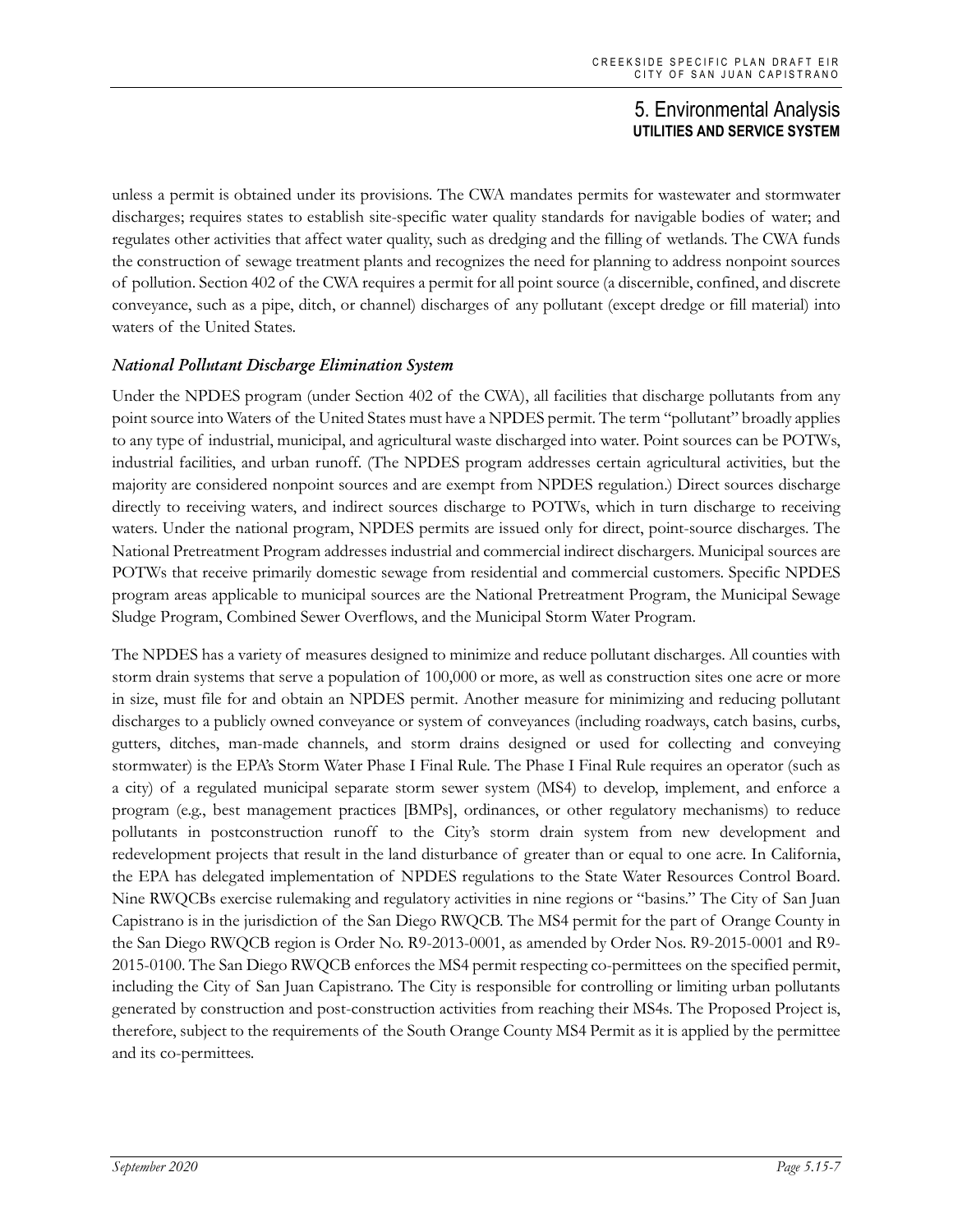## **Energy (Electric Power and Natural Gas)**

*State*

#### *California Energy Commission*

The California Energy Commission was created in 1974 as the state's principal energy planning organization in order to meet the energy challenges facing the state in response to the 1973 oil embargo. The California Energy Commission is charged with six basic responsibilities when designing state energy policy:

- Forecast statewide electricity needs.
- License power plants to meet those needs.
- Promote energy conservation and efficiency measures.
- Develop renewable energy resources and alternative energy technologies.
- Promote research, development, and demonstration.
- Plan for and direct the state's response to energy emergencies.

#### *California Building Code: Building Energy Efficiency Standards*

Energy conservation standards for new residential and non-residential buildings were adopted by the California Energy Resources Conservation and Development Commission (now the CEC) in June 1977. Title 24 requires the design of building shells and building components to conserve energy. The standards are updated periodically to allow for consideration and possible incorporation of new energy efficiency technologies and methods. On June 10, 2015, the CEC adopted the 2016 Building Energy Efficiency Standards, which went into effect on January 1, 2017. The 2019 Building Energy Efficiency Standards went into effect January 1, 2020.

The 2019 standards move toward cutting energy use in new homes by more than 50 percent and will require installation of solar photovoltaic systems for single-family homes and multifamily buildings of three stories and less. The 2019 standards focus on four key areas: 1) smart residential photovoltaic systems; 2) updated thermal envelope standards (preventing heat transfer from the interior to exterior and vice versa); 3) residential and nonresidential ventilation requirements; and 4) nonresidential lighting requirements. Under the 2019 standards, nonresidential buildings will be 30 percent more energy efficient compared to the 2016 standards, and single-family homes will be 7 percent more energy efficient. When accounting for the electricity generated by the solar photovoltaic system, single-family homes would use 53 percent less energy compared to homes built to the 2016 standards.

#### *California Building Code: CALGreen*

As described earlier in this section, CALGreen was adopted as part of the California Building Standards Code and established planning and design standards for sustainable site development, energy efficiency (in excess of the California Energy Code requirements), as well as water conservation and material conservation, both of which contribute to energy conservation. The 2019 standards are in effect as of January 1, 2020.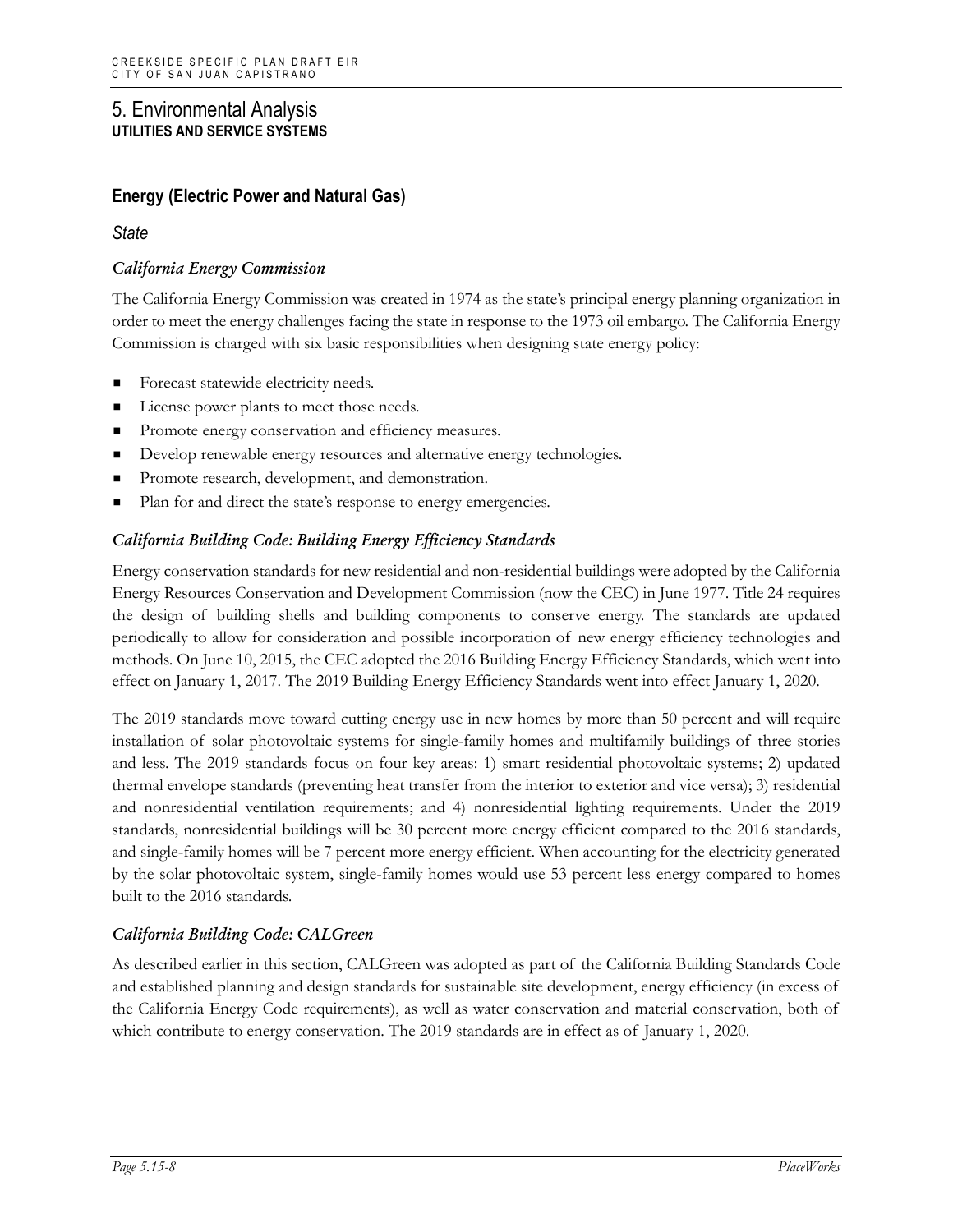## *2012 Appliance Efficiency Regulations*

The 2012 Appliance Efficiency Regulations (Title 20, CCR Sections 1601 through 1608) include standards for both federally regulated appliances and non–federally regulated appliances. Though these regulations are now often viewed as "business as usual," they exceed the standards imposed by all other states, and they reduce reducing energy demand as well as greenhouse gas (GHG) emissions.

#### *Electric Utility Industry Restructuring Act: Assembly Bill 1890 (1996)*

The California Public Utilities Commission regulates investor-owned electric power and natural gas utility companies in California. AB 1890, enacted in 1996, deregulated the power generation industry, allowing customers to purchase electricity on the open market. Under deregulation, the production and distribution of power that were under the control of investor-owned utilities (e.g., Southern California Edison) were decoupled.

## **5.15.1.2 EXISTING CONDITIONS**

#### **Water**

The City of San Juan Capistrano Utilities Department provides water to the Project Site. The Project Site is in Service Area 437N. The Utilities Department provides water services to an approximately 14.4 square-mile service area that includes 206 miles of water lines and nine active boost pump stations (San Juan Capistrano 2020). The City obtains its water from three sources: groundwater treated for potable use; low-quality groundwater used for irrigation; and imported water. The Project Site is currently vacant and does not generate a demand for water.

On January 21, 2020, the City Council approved an annexation agreement that will transfer the City's water and sewer systems to the Santa Margarita Water District (SMWD). According to SMWD, the transfer is anticipated to be completed by the summer of 2021 (KHR 2020a).

#### *Groundwater*

#### *Potable Groundwater*

The City produces groundwater from the San Juan Valley Groundwater Basin, which spans about 26 square miles in valleys in south Orange County, extending about 17 miles inland. The City produces water from eight wells, and groundwater is forecast to comprise about 61 percent of City supplies over the 2020-2040 period. The water is treated for potable use at the City's Groundwater Recovery Plant (GWRP), which has capacity of 6.2 million gallons per day (mgd) (San Juan Capistrano 2018). GWRP production was impacted by the drought and reduced groundwater availability, which cut production to 2 mgd or less since the late summer of 2015 (San Juan Capistrano 2018).

#### *Nonpotable Groundwater*

The City produces nonpotable groundwater from two additional City wells, amounting to about 0.45 mgd, for irrigation use on landscaping and golf courses. The City anticipates that it will obtain 1.25 mgd of nonpotable groundwater by 2030 from the Santa Margarita Water District and Moulton Niguel Water District, and that its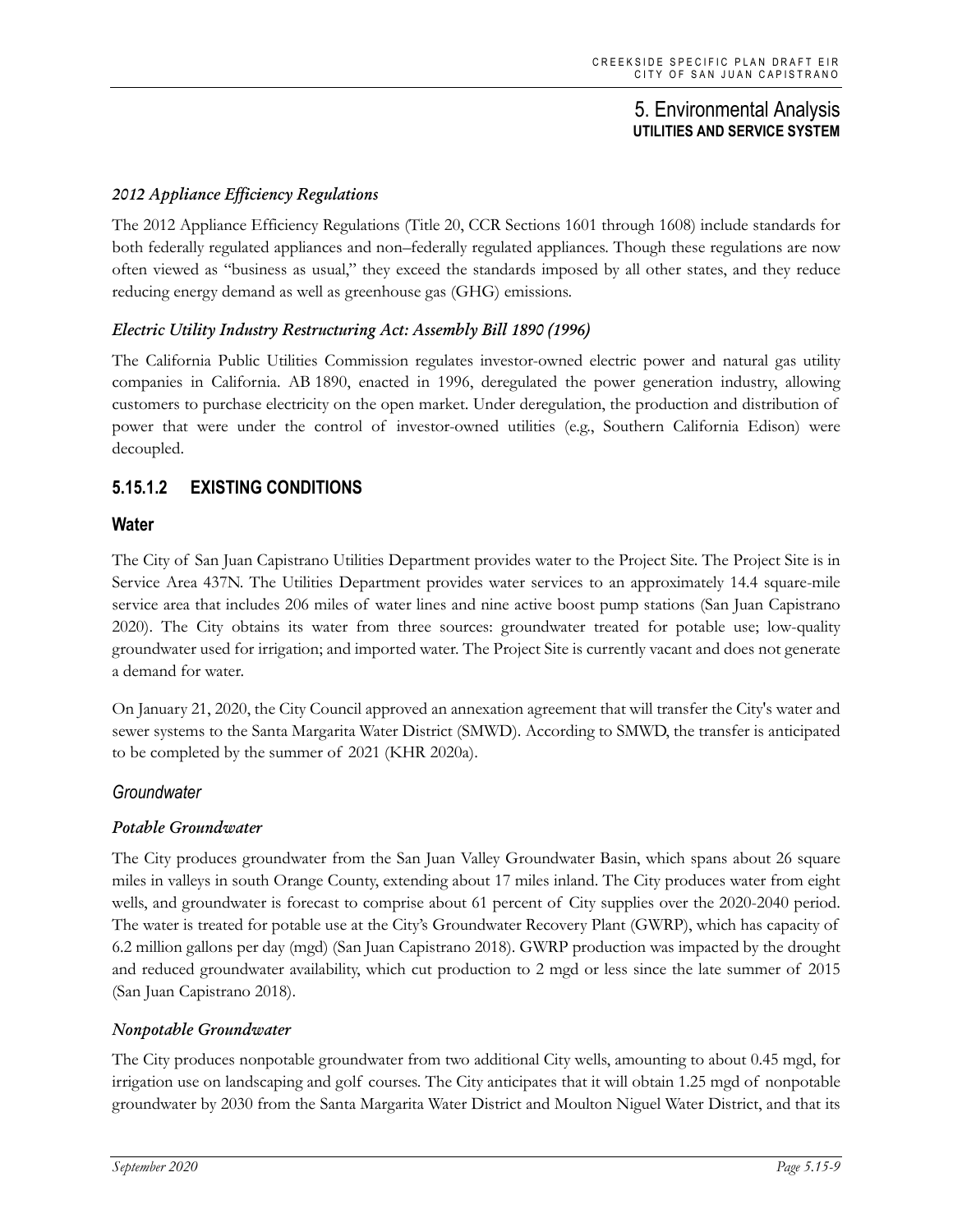nonpotable supplies will be about 1.76 mgd—that is, about 23 percent of City water supplies—in 2035-2040. The City expects to get nearly all its nonpotable water from SOCWA by 2035 (San Juan Capistrano 2018).

The San Juan Valley Basin (Basin) is managed by the San Juan Basin Authority; the City has rights to the first 5,800 acre-feet per year from the Basin under a 2002 Implementation Agreement between the City and the Basin Authority (San Juan Capistrano 2018).

## *Imported Water*

The City purchases water from the Municipal Water District of Orange County that is imported from the Colorado River and from northern California via the SWP. Imported water is forecast to comprise about 22 percent of City water supplies over the 2020-2040 period (San Juan Capistrano 2018). The Colorado River Aqueduct is owned and operated by the Metropolitan Water District of Southern California (MWD), and the SWP is owned and operated by the California Department of Water Resources. Water diversions from the Colorado River are governed under a 2003 agreement between four southern California water agencies, the State of California, and the US Department of the Interior. Water supplies available via the SWP are determined by the Department of Water Resources via contracts with the 29 SWP contractors, and are subject to various legal and regulatory constraints, including federal court decisions pursuant to the federal Endangered Species Act.

#### *Water Supplies Summary*

Table 5.15-1 summarizes water supplies by source over the 2015-2040 period.

| ו יט. ו טיונו<br><u>Ully Of Safi Juan Capistralio Waler Supplies Suffilliary by Source (acre-leet per year)</u> |       |       |       |       |       |
|-----------------------------------------------------------------------------------------------------------------|-------|-------|-------|-------|-------|
| 2015                                                                                                            | 2020  | 2025  | 2030  | 2035  | 2040  |
| 2.572                                                                                                           | 4.800 | 4.800 | 4.800 | 4.800 | 4.800 |
| 502                                                                                                             | 1.900 | 1.918 | 1.918 | 1.918 | 1.918 |
| 5.457                                                                                                           | 1.918 | 1.918 | 1.918 | 1.918 | 1.918 |
| 8.531                                                                                                           | 8.618 | 8.688 | 8.688 | 8.688 | 8.688 |
|                                                                                                                 |       |       |       |       |       |

**Table 5.15-1 City of San Juan Capistrano Water Supplies Summary by Source (acre-feet per year)**

## *Water Conveyance*

The San Juan Capistrano Utilities Department operates 206 miles of water lines and nine booster pump stations. Existing water mains adjacent to the Project Site include a 24‐inch water main in Rancho Viejo Road and a 12‐ inch water main in Malaspina Road. There is also a separate 8‐inch reclaimed water main in Rancho Viejo Road, and another 16‐inch water main that parallels the I‐5 freeway.

The Project Site is currently vacant and does not generate a water demand.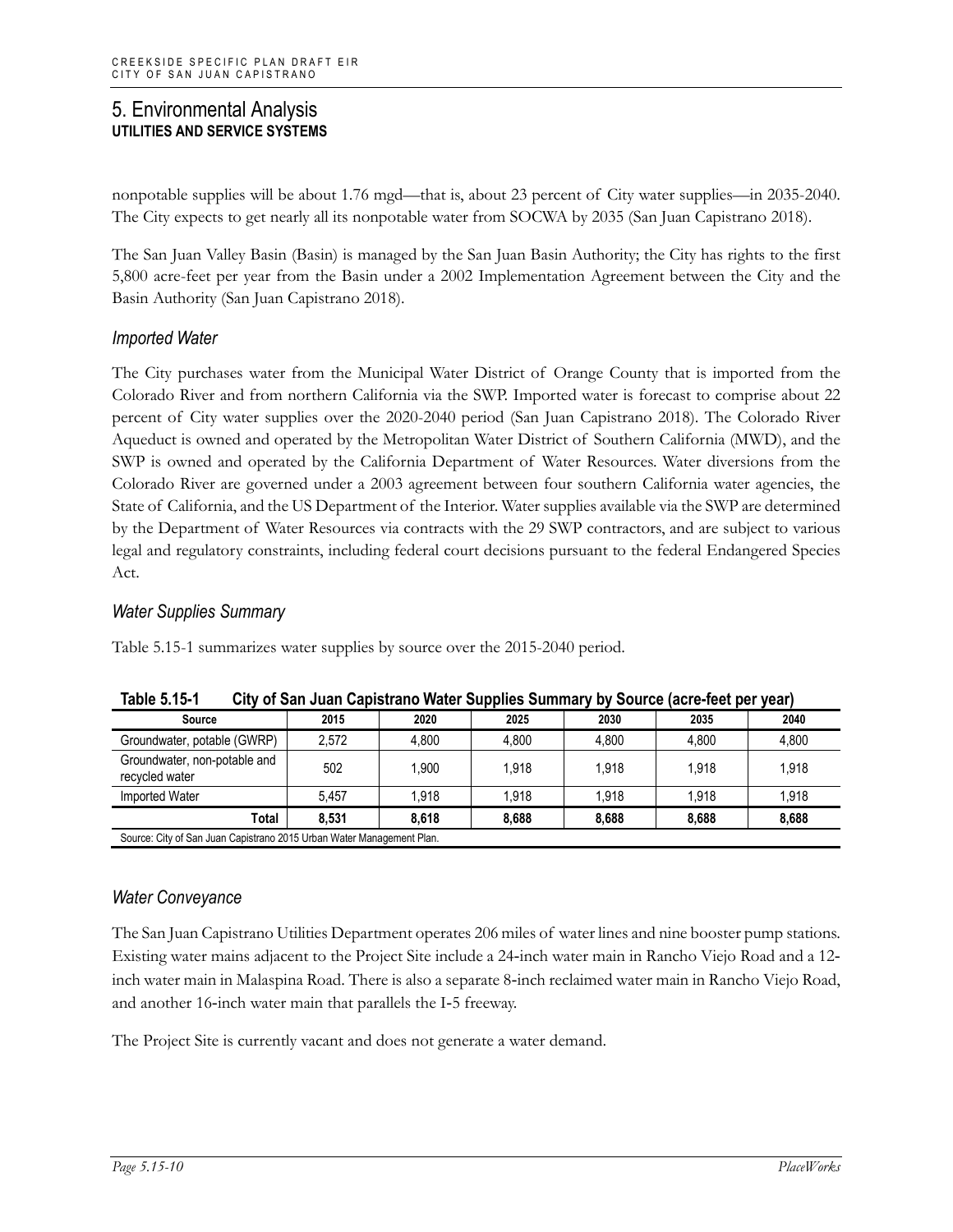## *Fire Flow*

Public fire hydrants are currently located on‐site within an easement for a public water line, as well as along the east side of Rancho Viejo Road to the north of the site (north of Malaspina Road) and to the south of the site (adjacent the Fluidmaster property to the south). Fire flow tests, conducted by the Orange County Fire Authority at on‐site public hydrants #10 (tested for flow) and #15 (tested for static pressure), indicated a static pressure of 70 pounds per square inch (psi), a residual pressure of 68 psi, an observed flow of 650 gallons per minute (gpm), and a flow of 3,697 gpm calculated at 20 psi.

The locations of the two fire hydrants tested, as well as the existing water pipeline network in proximity to the Project Site, are depicted in Figure 4 of the Water Study (contained in Appendix M to this DEIR).

## **Wastewater**

The South Orange County Wastewater Authority operates three wastewater treatment plants: the JB Latham Treatment Plant, the Regional Treatment Plant, and the Coastal Treatment Plant. The City of San Juan Capistrano, including the Project Site, is served by the Latham Plant in Dana Point, which has a capacity of 13 mgd (SOCWA 2020). Existing wastewater flow to the plant is about 6.7 mgd, leaving a remaining capacity of approximately 6.3 mgd. Effluent from the Latham Plant is discharged to the San Juan Creek Ocean Outfall and is not used as recycled water (OC Public Works 2018).

#### *Wastewater Conveyance*

The City operates and maintains a sanitary sewer collection and conveyance system that includes 120 miles of pipeline up to 27 inches in diameter and two lift stations (San Juan Capistrano 2020). There is an existing 8 inch sewer main in Rancho Viejo Road. The Project Site is currently vacant and does not generate wastewater.

## **Solid Waste**

The City of San Juan Capistrano contracts with CR&R Environmental Services, a private waste hauler, to collect and dispose of solid waste. CR&R collects trash, recyclable materials, and organic waste.

The solid waste collected in the city is transported to two landfills operated and maintained by the County of Orange Waste and Recycling. In 2018, about 99 percent of the solid waste landfilled from San Juan Capistrano was disposed of at two landfills: the Prima Deshecha Sanitary Landfill in San Juan Capistrano, and the Frank Bowerman Sanitary Landfill in Irvine (CalRecycle 2019a). The two landfills combined have capacity for about 339.3 million cubic yards of solid waste; average daily disposal of about 10,141 tons; and residual daily disposal capacity of approximately 5,359 tons per day, as shown below in Table 5.15-2.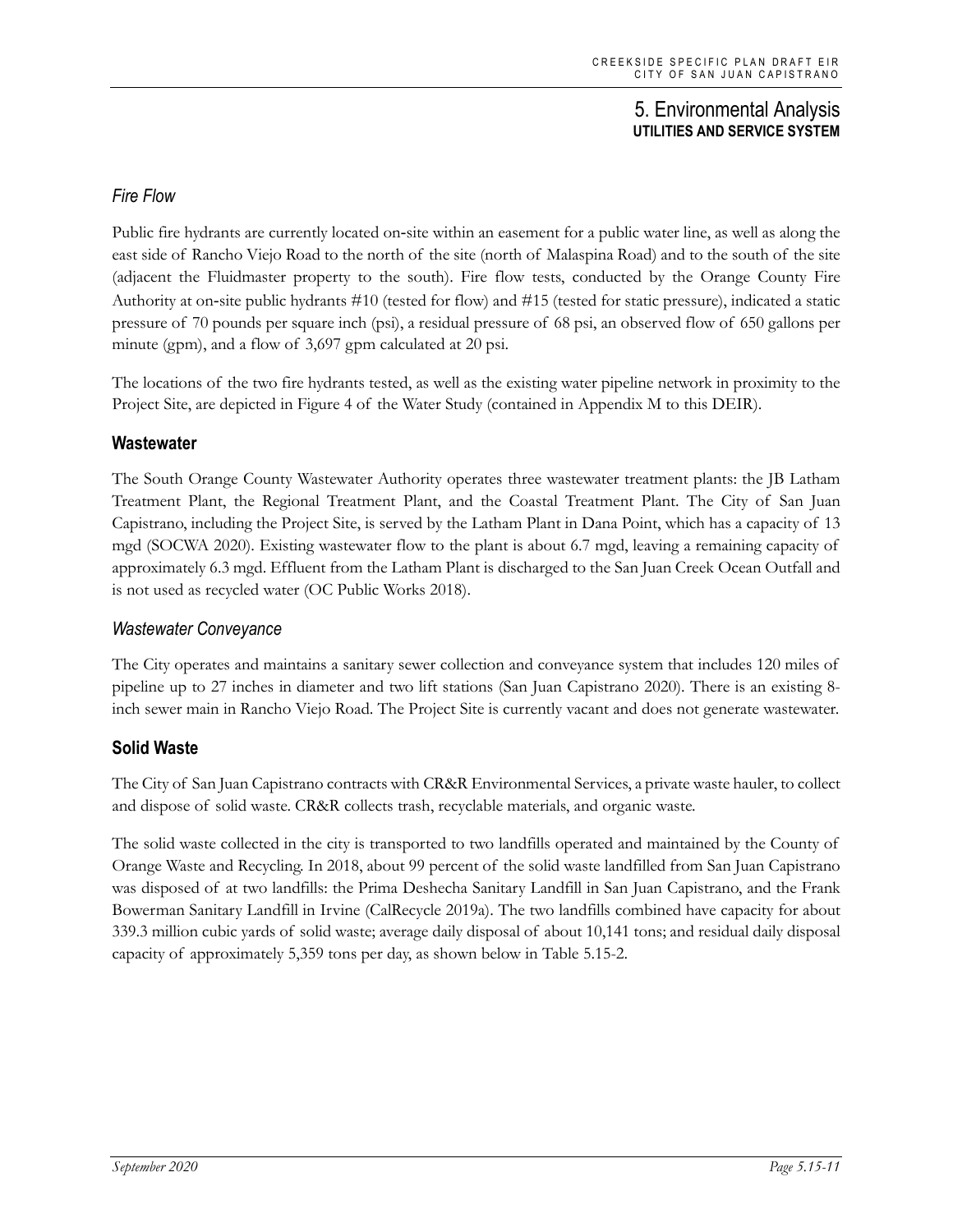| Landfill                                                                                      | Remaining<br>Capacity<br>(in cubic yards) | <b>Maximum</b><br><b>Permitted Daily</b><br><b>Disposal</b><br>(in tons) | <b>Average Daily</b><br>Disposal<br>(in tons) <sup>1</sup> | <b>Residual Daily</b><br><b>Disposal Capacity</b><br>(in tons) | <b>Estimated Closing</b><br><b>Date</b> |
|-----------------------------------------------------------------------------------------------|-------------------------------------------|--------------------------------------------------------------------------|------------------------------------------------------------|----------------------------------------------------------------|-----------------------------------------|
| Prima Deshecha<br>Sanitary Landfill<br>32250 Avenida La Pata<br>San Juan Capistrano, CA 92675 | 134,300,000                               | 4.000                                                                    | 1.864                                                      | 2.136                                                          | 2102                                    |
| Frank Bowerman Sanitary Landfill<br>11002 Bee Canyon Road<br>Irvine, CA 92602                 | 205.000.000                               | 11.500                                                                   | 8.277                                                      | 3.223                                                          | 2053                                    |
| <b>Total</b>                                                                                  | 339,300,000                               | 15.500                                                                   | 10.141                                                     | 5.359                                                          |                                         |

| Table 5.15-2 | Landfills Serving San Juan Capistrano |
|--------------|---------------------------------------|
|--------------|---------------------------------------|

Sources: CalRecycle 2019b, 2019c, 2019d.

Average daily disposal is calculated from 2019 annual disposal based on 300 operating days per year; each landfill is open six days per week, Monday through Saturday, except certain holidays.

The Project Site is currently vacant and does not generate solid waste.

## **Stormwater Drainage**

Based on the Preliminary Drainage Study prepared for the Proposed Project (and contained as an appendix to the Initial Study in Appendix A), Rancho Viejo Road slopes from south to north and Malaspina Road slopes from east to west. The Project Site receives runoff from the hillside on its east portion. The hillside has concrete storm ditches that direct runoff onto the site from two different directions toward the easterly parking lot. Runoff on the property flows westerly toward Rancho Viejo Road along the curb and gutter until it is collected by one of six catch basins near the western property line. All catch basins connect to the City's storm drain lines, which are 15, 18, 21, 36, 42, and 48 inches in diameter. The City storm drain line runs from the southeast corner of the Project Site to the southern portion of the site, passing through the Interstate 5 and residential areas on Camino Capistrano Street to the west. Runoff then travels into San Juan Creek and disperses into the Pacific Ocean at Doheny State Beach (KHR Associates 2020c).

## **Energy (Electricity and Natural Gas)**

San Diego Gas & Electric (SDGE) provides electrical service to the Project Site through a grid of transmission lines and related facilities. SDGE also provides natural gas service to San Juan Capistrano, including the Project Site, through a system of transmission lines, distribution lines, and supply regulation stations. SDGE is a regulated public utility that provides energy service to 3.6 million people through 1.4 million electric meters and 873,000 natural gas meters, spanning 4,100 square miles in San Diego and southern Orange counties. The parent company to SDGE is Sempra Energy (SDGE 2020).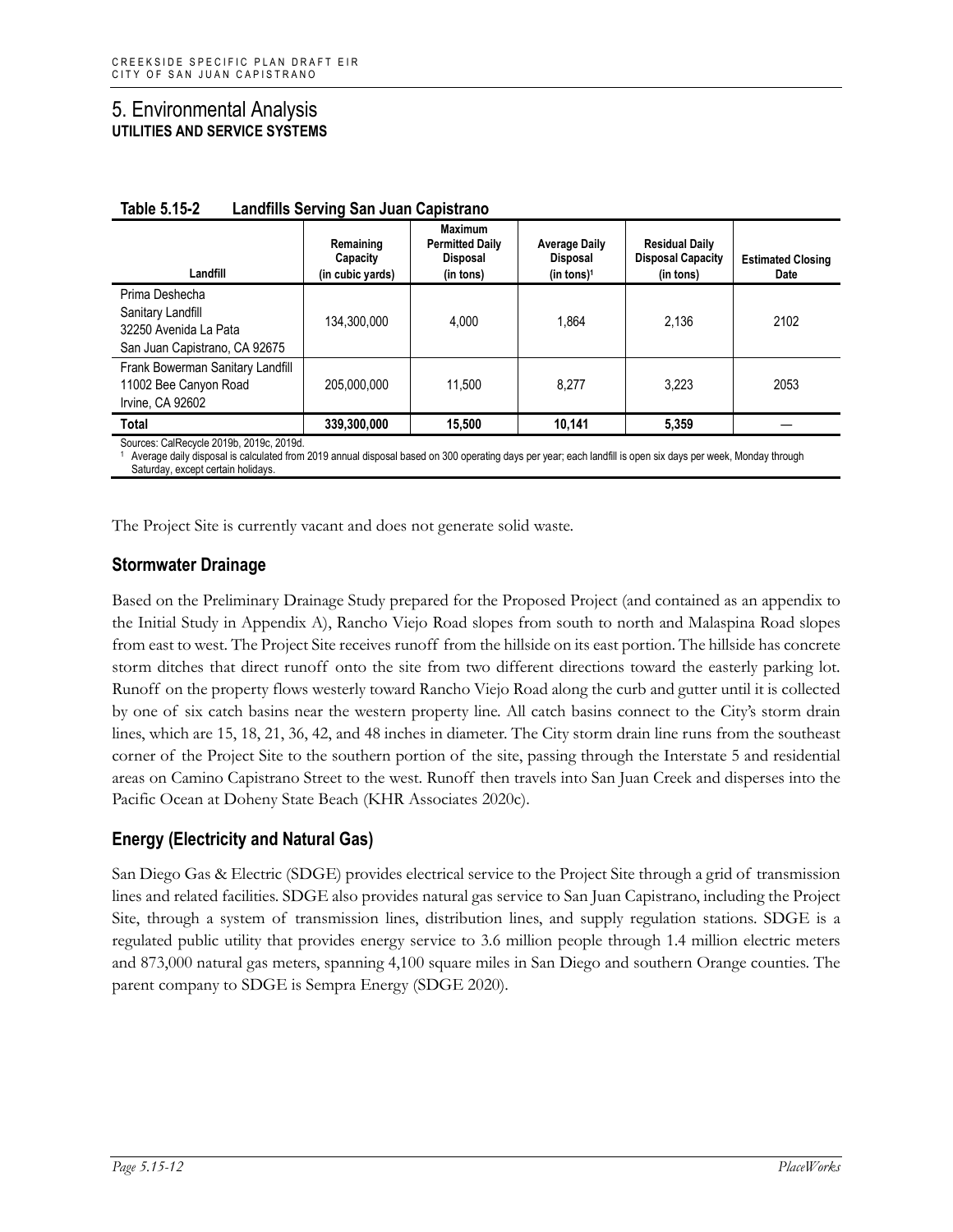SDGE's total mid-electricity[2](#page-12-0) consumption was 21,505 gigawatt-hours (GWh) in 2015 and is forecast to increase to 24,695 GWh in 2028 (CEC 2017). (One GWh is equivalent to one million kilowatt-hours.)

Total natural gas supplies available to SDGE in the year 2019 is estimated at 574 million cubic feet per day (MMCF/day). Supplies are forecasted to remain constant at 574 MMCF/day from 2020 through 2035. Total natural gas consumption in SDGE's service area is forecast to decline slightly from 302 MMCF/day in 2019 to 286 MMCF/day in 2035 (CGEU 2018).

The Project Site is currently vacant and does not generate electricity or natural gas demand.

## **Telecommunication Facilities**

The Project Site is currently developed and in an urbanized area. A variety of companies provide cable, telephone, and internet service in San Juan Capistrano, including Cox Communications and AT&T.

# **5.15.2 Thresholds of Significance**

According to Appendix G of the CEQA Guidelines, a project would normally have a significant effect on the environment if the project:

- U-1 Require or result in the relocation or construction of new or expanded water, wastewater treatment or storm water drainage, electric power, natural gas, or telecommunications facilities, the construction or relocation of which could cause significant environmental effects.
- U-2 Have sufficient water supplies available to serve the project and reasonably foreseeable future development during normal, dry, and multiple dry years.
- U-3 Result in a determination by the waste water treatment provider which serves or may serve the project that it has adequate capacity to serve the project's projected demand in addition to the provider's existing commitments.
- U-4 Generate solid waste in excess of state or local standards, or in excess of the capacity of local infrastructure, or otherwise impair the attainment of solid waste reduction goals.
- U-5 Comply with federal, state, and local management and reduction statutes and regulations related to solid waste.

<span id="page-12-0"></span><sup>2</sup> CEC forecast include three scenarios: a high energy demand case, a low energy demand case, and a mid-energy demand case. The high energy demand case incorporates relatively high economic/demographic growth, relatively low electricity and natural gas rates, and relatively low efficiency program and self-generation impacts. The low energy demand case includes lower economic/demographic growth, higher assumed rates, and higher efficiency program and self-generation impacts. The mid case uses input assumptions at levels between the high and low cases.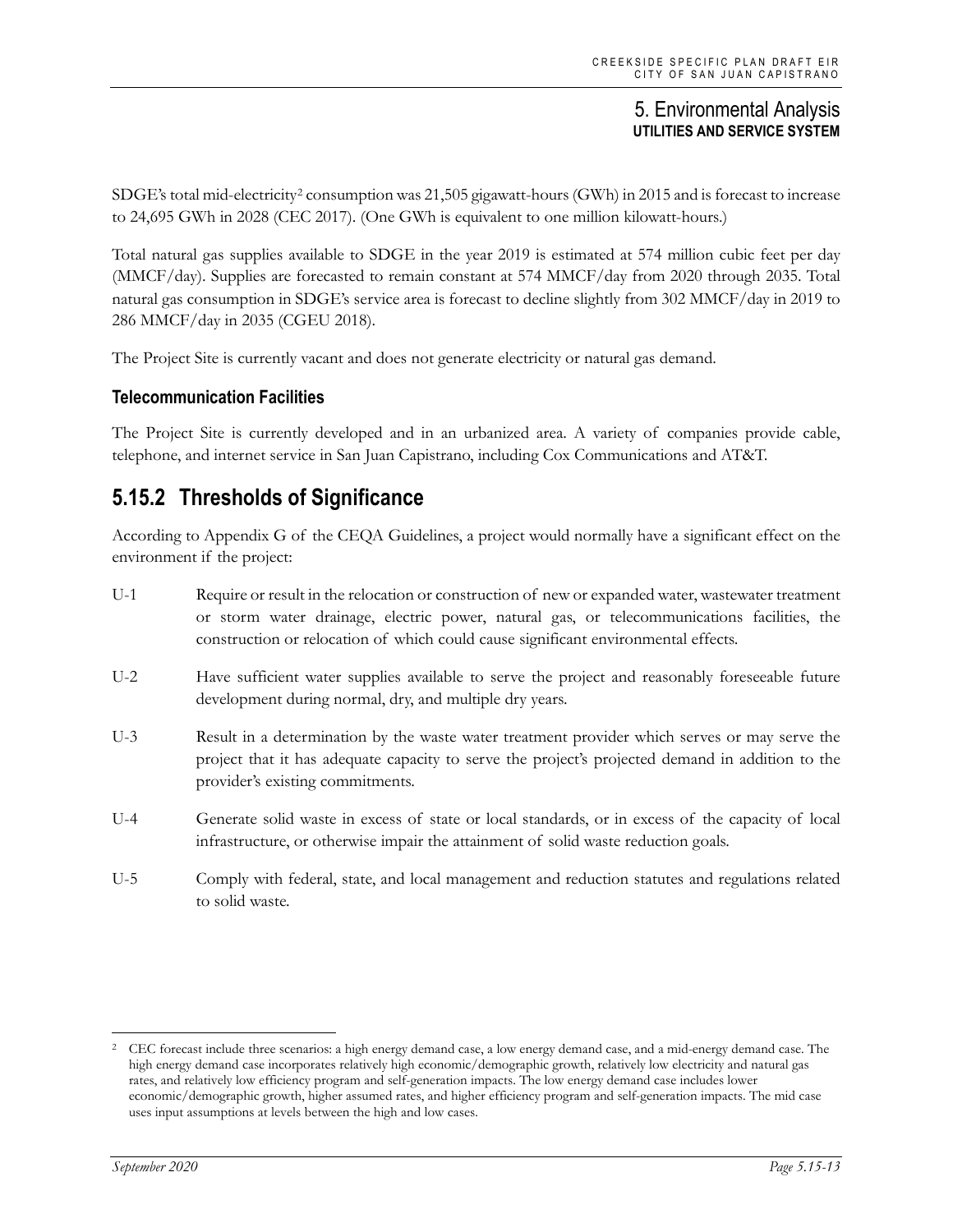The Initial Study, included as Appendix A, substantiates that impacts associated with the following thresholds would be less than significant:

Threshold U-5

This impact will not be addressed in the following analysis.

## **5.15.3 Plans, Programs, and Policies**

#### **Water**

PPP U-1 The Proposed Project shall comply with applicable provisions from the San Juan Capistrano Municipal Code, Title 6, Chapter 11, addressing water management, Title 6, Chapter 12, addressing water conservation, and Title 8, Chapter 20, Water Efficient Landscape Ordinance.

#### **Wastewater**

PPP U-2 The Proposed Project will be designed, constructed, and operated in accordance with the South Orange County Wastewater Authority (SOCWA) Ordinance 2015-1. All wastewater discharges into SOCWA facilities shall be required to comply with the discharge standards set to protect the public sewage system.

#### **Solid Waste**

- PPP U-3 The Proposed Project shall comply with Section 4.408.2 of the 2019 California Green Building Code Standards, which requires new development projects to submit and implement a construction waste management plan in order to reduce the amount of construction waste transported to landfills.
- PPP U-4 The Proposed Project shall divert waste in compliance with AB 939.
- PPP U-5 The Proposed Project will store and collect recyclable materials in compliance with AB 341. Green waste will be handled in accordance with AB 1826.
- PPP U-6 The Proposed Project shall comply with San Juan Capistrano Municipal Code, Sections 6-3.08 et seq., which require construction and demolition projects in the city to divert at least 65 percent of construction materials from landfills.

#### **Stormwater Drainage**

PPP U-7 The General Permit for Storm Water Discharges Associated with the Construction and Land Disturbance Activities is NPDES No. CAS000002. Compliance requires filing a Notice of Intent, a Risk Assessment, a Site Map, a Storm Water Pollution Prevention Plan (SWPPP) and associated best management practices (BMPs), an annual fee, and a signed certification statement. Also, the County requires preparation of an erosion and sediment control plan for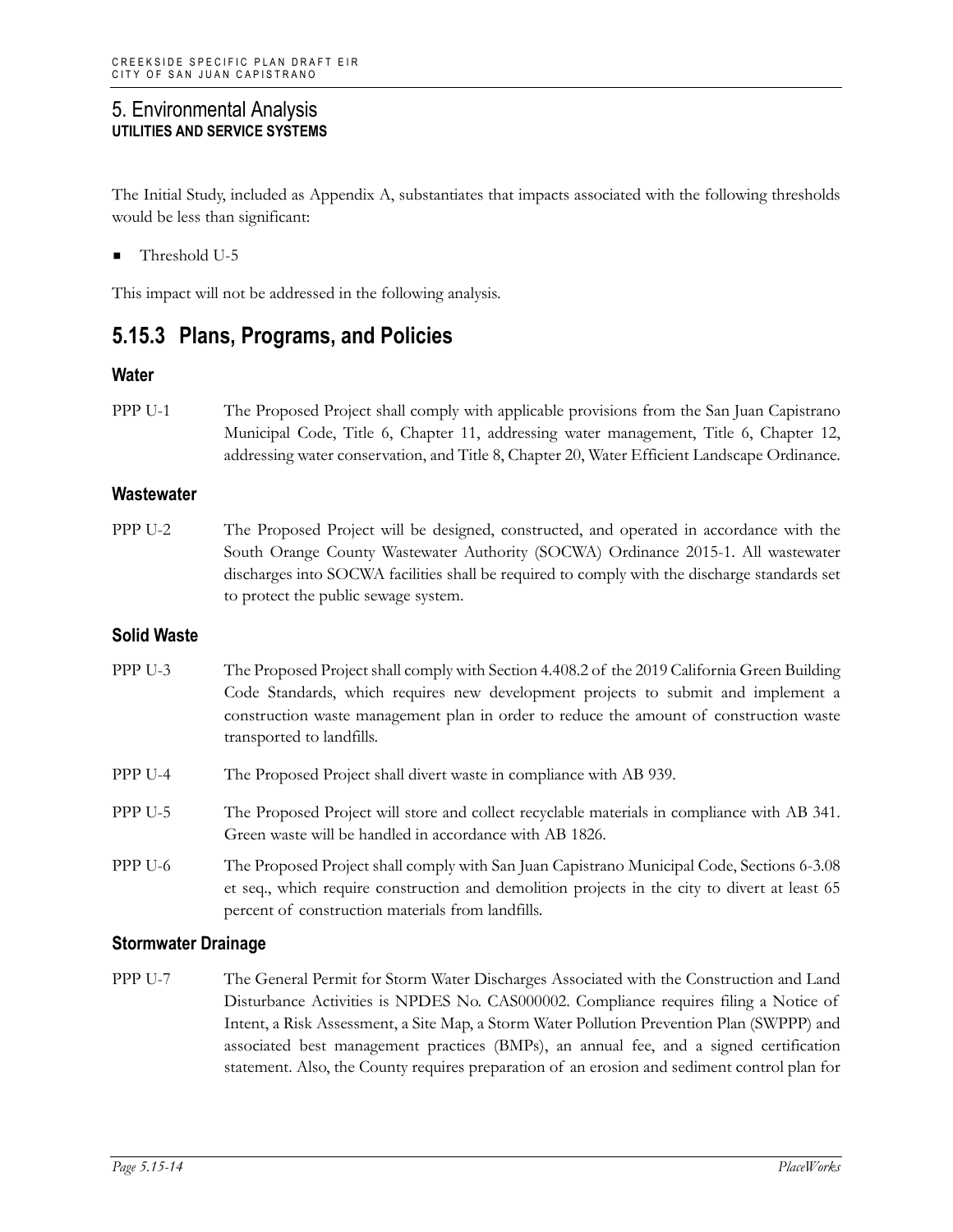projects that disturb more than one acre of land and implementation of BMPs to control erosion, debris, and construction-related pollutants. PPP U-8 The MS4 Permit requires new development and redevelopment projects to: Control contaminants into storm drain systems Educate the public about stormwater impacts Detect and eliminate illicit discharges Control runoff from construction sites Implement best management practices and site-specific runoff controls and treatments for new development and redevelopment PPP U-9 The Proposed Project would be required to comply with the San Juan Capistrano Municipal Code, Title 8, Chapter 14, Water Quality Regulations, which contains regulations pertaining to best management practices and control of urban runoff from new development and construction. **Energy** PPP U-10 The development of the Proposed Project shall comply with applicable regulations of the California Building Code, California Green Building Standards, and Energy Code as amended by the City of San Juan Capistrano Municipal Code. PPP U-11 All new appliances would comply with the 2012 Appliance Efficiency Regulations (California Code of Regulations, Title 20, Sections 1601 through 1608). **5.15.4 Environmental Impacts**

## **5.15.4.1 IMPACT ANALYSIS**

The following impact analysis addresses thresholds of significance for which the Initial Study disclosed potentially significant impacts. The applicable thresholds are identified in brackets after the impact statement.

#### **Impact 5.15-1: Existing facilities would be able to accommodate project-generated utility demands. [Threshold U-1]**

#### **Water**

The Proposed Project would consist of 188 residential units, which includes 107 single-family units and 81 multifamily units, which would result in a residential population of 581 residents. As shown in Table 5.15-3, the Proposed Project is estimated to generate a demand of 104,580 gallons per day (gpd).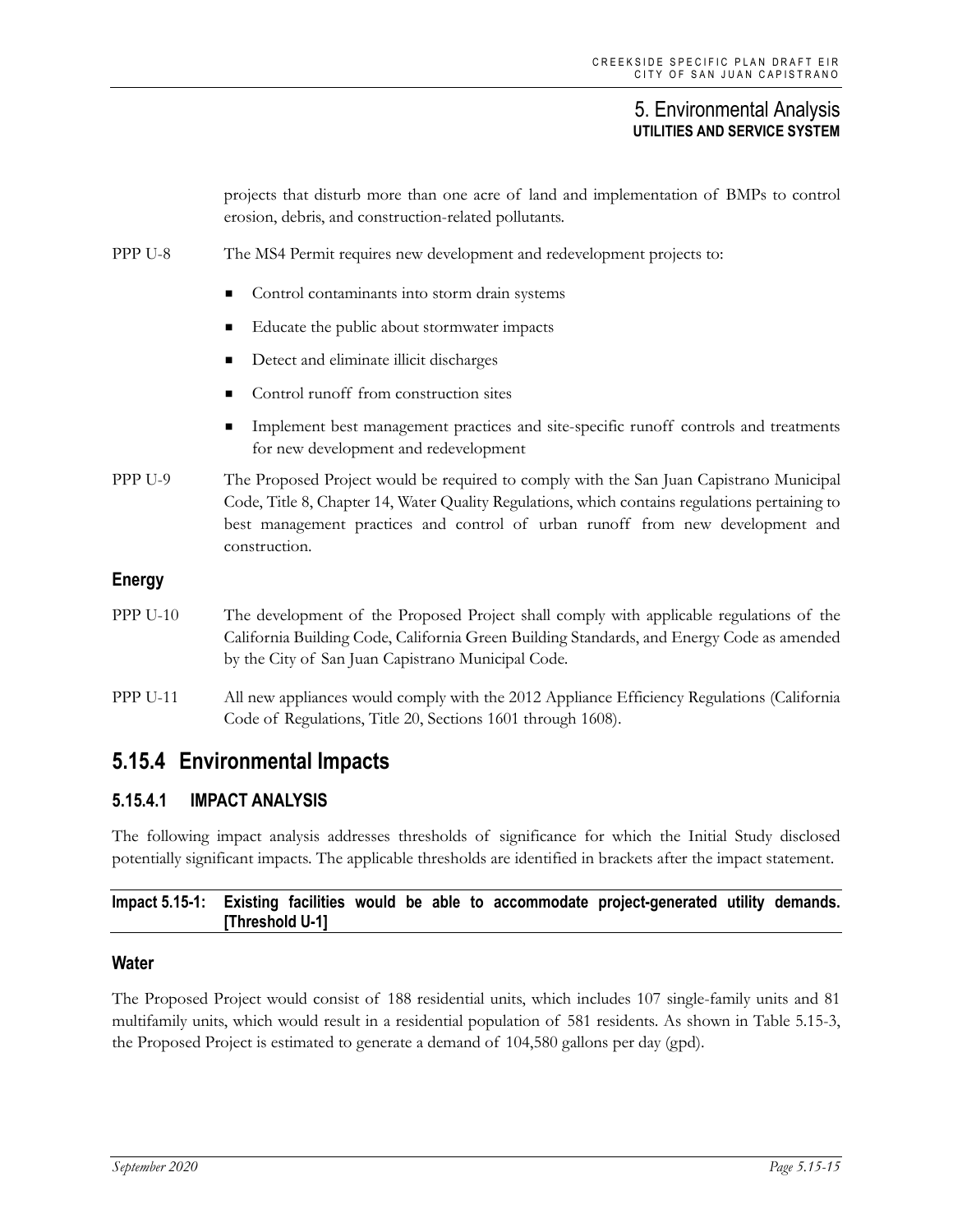| Land Use Type                  | No. of Residents | <b>Water Flow (GPCD)</b> | <b>Residential Units (gpd)</b> | <b>Average Daily Demand</b><br>(gpm) |
|--------------------------------|------------------|--------------------------|--------------------------------|--------------------------------------|
| Single-Family Residential      | 331              | 180                      | 59.580                         | 41.37                                |
| <b>Multifamily Residential</b> | 250              | 180                      | 45.000                         | 31.25                                |
|                                |                  | <b>TOTAL</b>             | 104.580                        | 72.62                                |
| Source: KHR Associates, 2020a. |                  |                          |                                |                                      |

**Table 5.15-3 Water Demand**

The Proposed Project would comply with California state law regarding water conservation measures, such as Title 24 of the California Government Code regarding the use of water-efficient appliances. In addition, the Proposed Project would comply with the City's local water conservation measures, such as Municipal Code Title 8, Chapter 20, Water Efficient Landscape Ordinance, which establishes quality and sustainability of landscaping irrigation systems related to runoff, efficient water use, and landscape health and diversity. The Proposed Project incorporates a number of water conservation elements, including a landscape design that includes drought-tolerant, low- and moderate-water-use plants and meets San Juan Capistrano's Water Efficient Landscape Guidelines.

Based on the City's 2015 UWMP, the City's current total potable water demand is approximately 8,029 acrefoot/year (AFY) and has a water supply of 8,531 AFY. This shows that the City has a remaining capacity of approximately 502 AFY. The Proposed Project would generate a demand of approximately 117 AFY; Therefore, there is sufficient capacity to serve the Proposed Project. In addition, as shown in Table 5.15-1, the City's water supply would increase to approximately 8,688 AFY by 2025. Various factors determine the water demand projection, such as local climate conditions and the evolving hydrology of the region, demographics, land use characteristics, and economics. The Proposed Project would change the land use characteristics at the Project Site from industrial to residential. The Project Site has been vacant since 2013, therefore, currently does not consume any water. The City's total water demand is comprised of 10 percent of non-residential use, which includes commercial, industrial, governmental and institutional uses, 60 percent of residential use (single-family and multi-family), and landscaping and other demand account for approximately 30 percent. Therefore, the proposed change to residential use from industrial would increase the overall water demand composition stated in the 2015 UWMP. However, in terms of demographics, the City's population forecast assumed in the 2015 UWMP is more than the current population; the 2015 UWMP indicated that the population in 2015 was 39,047, and projected that the population would increase to 41,991 in 2020, an increase of 2,944 service population. The existing population (2018) is 35,952 and with the Proposed Project, the population would increase to 36,533. Therefore, the total service population for the City is still within the projections assumed in the 2015 UWMP, and would not increase. The City forecasts that it will have sufficient water supplies to meet demands over the 2020-2040 period in normal, single-dry-year, and multiple-dry-year conditions. Further, MWD's 2015 UWMP finds that it can meet, full-service demands of its member agencies starting 2020 through 2040 during normal, single-dry-year, and multiple-dry-year conditions (San Juan Capistrano 2018). The City is in the process of transferring its water services to SMWD. The 2015 UWMP prepared for SMWD shows that the SMWD has an existing water demand of approximately 26,910 AFY and has a water supply of 34,405 AFY. SMWD has sufficient capacity to accommodate the Proposed Project (SMWD 2016). The 2015 UWMP for SMWD finds that water supplies are projected to meet full-service demands. In addition, MWD finds that it can meet full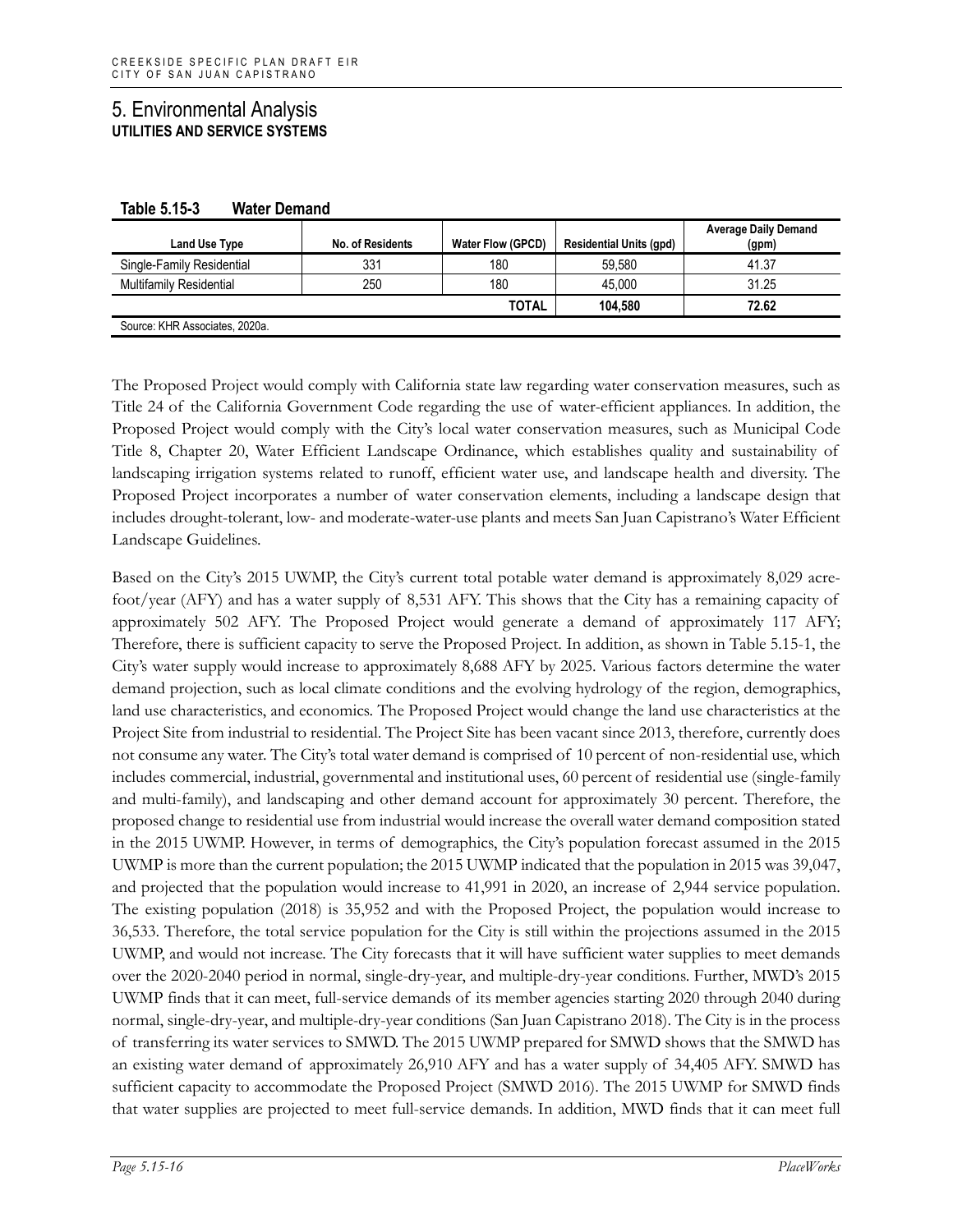service demands for its member agencies between 2020-2040 period during normal, single-dry-year, and multiple-dry-year conditions (SMWD 2016). Therefore, the Proposed Project would not require the City nor SMWD to obtain new or expanded water supplies.

The Proposed Project would build water lines on-site to serve the proposed residential dwelling units. As shown in Figure 3-9, *Water and Wastewater Utility Plan*, the Proposed Project would have two points of connection to existing waterlines adjacent to the Project Site. The Proposed Project would connect to the 24-inch water line in Rancho Viejo Road via a waterline through the main entry. A second point of connection would be on the southeast corner of the Project Site, connecting a proposed 8-inch water line to an existing 10-inch water line in the driveway of Fluidmaster. On-site water lines would be 8 inches. Aside from connecting to existing waterlines, the Proposed Project would not require the expansion of or construction of new water lines outside the Project Site.

Based on the per capita water consumption rate of 180 (GPCD), the total domestic water usage by the Proposed Project is anticipated to be 104,580 gallons per day (gpd). As discussed below, the Project Site would be adequately served by existing water facilities, including both water supplies and water conveyance infrastructure. The construction of the Proposed Project would not require construction of new or expanded wastewater treatment facilities. Therefore, the Proposed Project would result in a less than significant impact with regard to domestic water use.

## *Recycled Water*

The Proposed Project would also connect to the existing 8-inch recycled waterline on Rancho Viejo for landscape irrigation. Recycled water is wastewater that is treated through primary, secondary and tertiary processes and is acceptable for most non-potable water purposes such as irrigation, and commercial and industrial process water per Title 22 requirements. The City's recycled water is a blend of imported recycle water and non-domestic water from low quality wells.

## *Fire Flow*

As discussed above, the Proposed Project would have a domestic water demand of approximately 104,580 gpd. Peaking factors of 2.25 for Maximum Daily Demand (MDD) and 3.38 for Peak Hour Demand (PHD) provided in the California Code of Regulations (§64554 New and Existing Source Capacity) were referenced for the peaking factors used in the Water Report. The factors were increased to be conservative.

The breakdown for Average Daily Demand (ADD), MDD, and PHD for the single‐family and multi‐family units is provided below:

- $MDD = 4.0 \times ADD$
- $PHD = 6.0 \times ADD$

As shown in Table 5.15-4, the Proposed Project would result in a MDD of 290.48 gallons per minute and a PHD of 435.72 gallons per minute.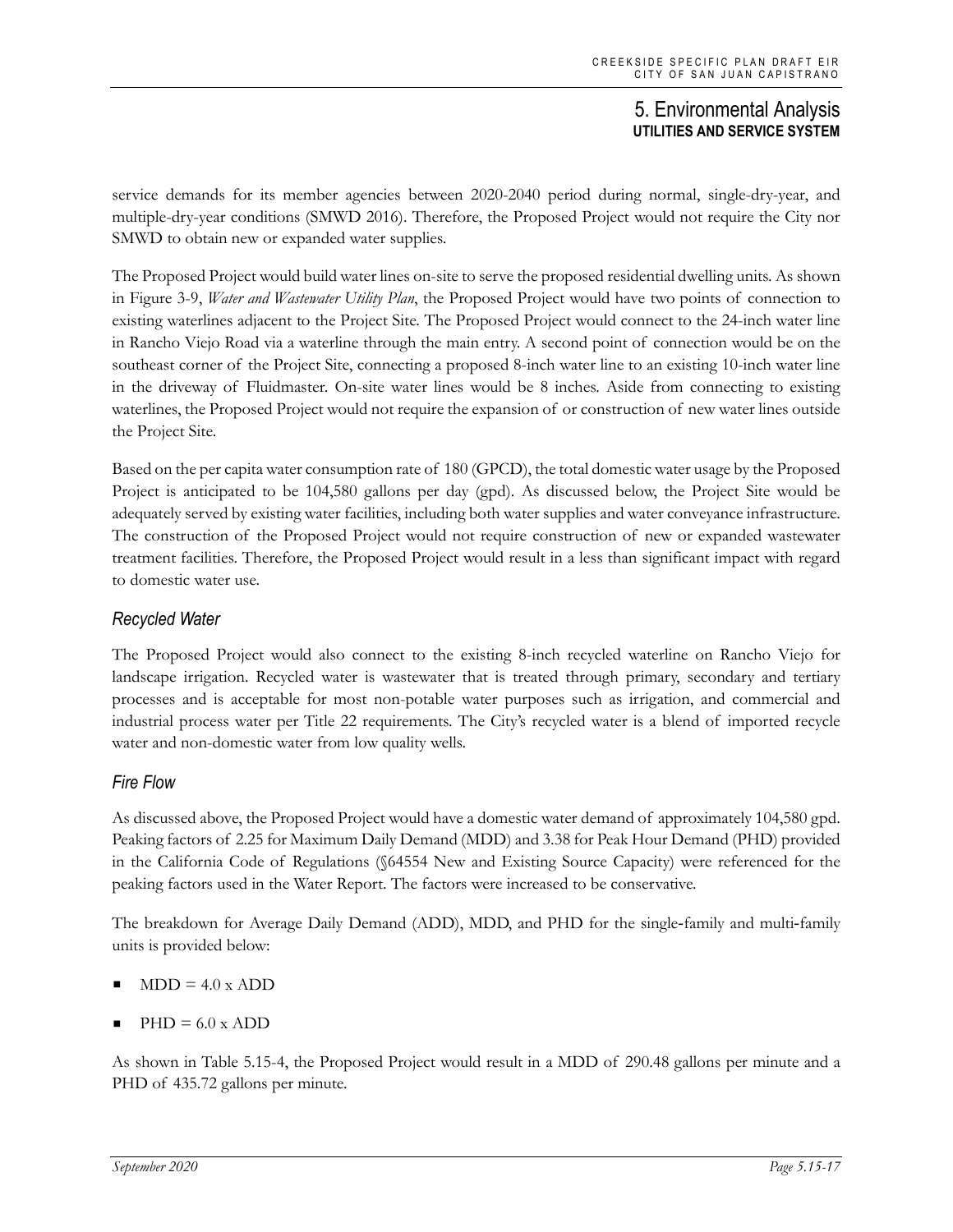| <b>Land Use</b>                | ADD (gpm)             | MDD (gpm) | PHD (gpm) |
|--------------------------------|-----------------------|-----------|-----------|
| Single-Family                  | 41.37                 | 165.48    | 248.22    |
| Multi-Family                   | 31.25                 | 125.00    | 187.50    |
|                                | <b>TOTAL</b><br>72.62 | 290.48    | 435.72    |
| Source: KHR Associates, 2020a. |                       |           |           |

| Table 5.15-4 | <b>Maximum Daily Demand and Peak Hour Demand</b> |
|--------------|--------------------------------------------------|
|--------------|--------------------------------------------------|

The projected total water demand during a fire is typically taken to be the combined demand of the MDD, fire sprinkler demand<sup>3</sup>, and fire hydrant demand<sup>[4](#page-17-1)</sup>. The site will produce a total of 290.48 gpm at MDD, the residential buildings will have fire sprinklers which will require 300 gpm each, and there will be two active hydrants with a demand of 1,500 gpm each for a total of 3,000 gpm. This adds up to 3,590 gpm[5,](#page-17-2) and is used to design the system to ensure that the necessary fire flow is available at all fire hydrant combinations (see appendix to the Water Study [Appendix M] for this analysis). A minor friction loss calculation was used for adjustment towards the flow. A pipe friction factor of 130 was used for a Ductile Iron Pipe (DIP) material.

The total water demand using peak hour demand, fire sprinkler demand, and fire hydrant demand is 3,735  $gpm<sup>6</sup>$  $gpm<sup>6</sup>$  $gpm<sup>6</sup>$ .

#### *Hydraulic Grade line at Fixed Grade Node*

The Water Study analyzed the hydraulic grade line in the water pipeline system to determine if it would be sufficient to deliver fire water to the highest building elevation. The Water Study calculated head with Rancho Viejo Road at residual pressure 68 psi. The available hydraulic grade line at fixed grade node is 430.70 feet. The Proposed Project's required head would be 292.92 feet. The Water Study concluded that the hydraulic grade line provides more than adequate head to deliver fire water to the roof of the highest building of the Proposed Project.

#### *Project Site Water Distribution*

The Water Study calculated fire flow rates in gallons per minute (gpm) at existing and new on-site fire hydrants under twelve scenarios (1A through  $1M<sup>7</sup>$ ) to meet the required demand of 3,590 gpm for fire, domestic at MDD, and sprinkler system flowing simultaneously. The fire flow calculation method is described in above Fire Flow subheading. Water distribution calculations show that the MDD of 3,590 gpm for water flowing simultaneously to fire hydrants, domestic water use, and sprinkler system is met under all twelve scenarios. An additional calculation was run at the most critical scenario to show that the PHD of 3,735 gpm for water flowing simultaneously to fire hydrants, domestic water use, and sprinkler system is met under all scenarios.

<sup>3</sup> Fire Sprinkler Demand (per Building Floor Area Demand NFPA 13) = 300.00 gpm

<span id="page-17-1"></span><span id="page-17-0"></span><sup>4</sup> Fire Hydrant Demand 1,500.00 gpm (minimum) = 1,500.00 gpm. Based on two 1,500 gpm fire hydrant at 20 psi (minimum allowable per 50% reduction for sprinkler system per UFC Appendix III for Type V ‐ n hr. construction), Maximum building area and type per Site Plan.

<span id="page-17-2"></span> $5$  Equation: MDD + Fire Sprinkler (1) + Fire Hydrant (2) = 290.48gpm + 300gpm + (2 x 1,500gpm) = 3,590gpm

<span id="page-17-4"></span><span id="page-17-3"></span> $6$  Equation: PHD + Fire Sprinkler (1) + Fire Hydrant (2) = 435.72gpm + 300gpm + (2 x 1,500gpm) = 3,735gpm

No Scenario 1I.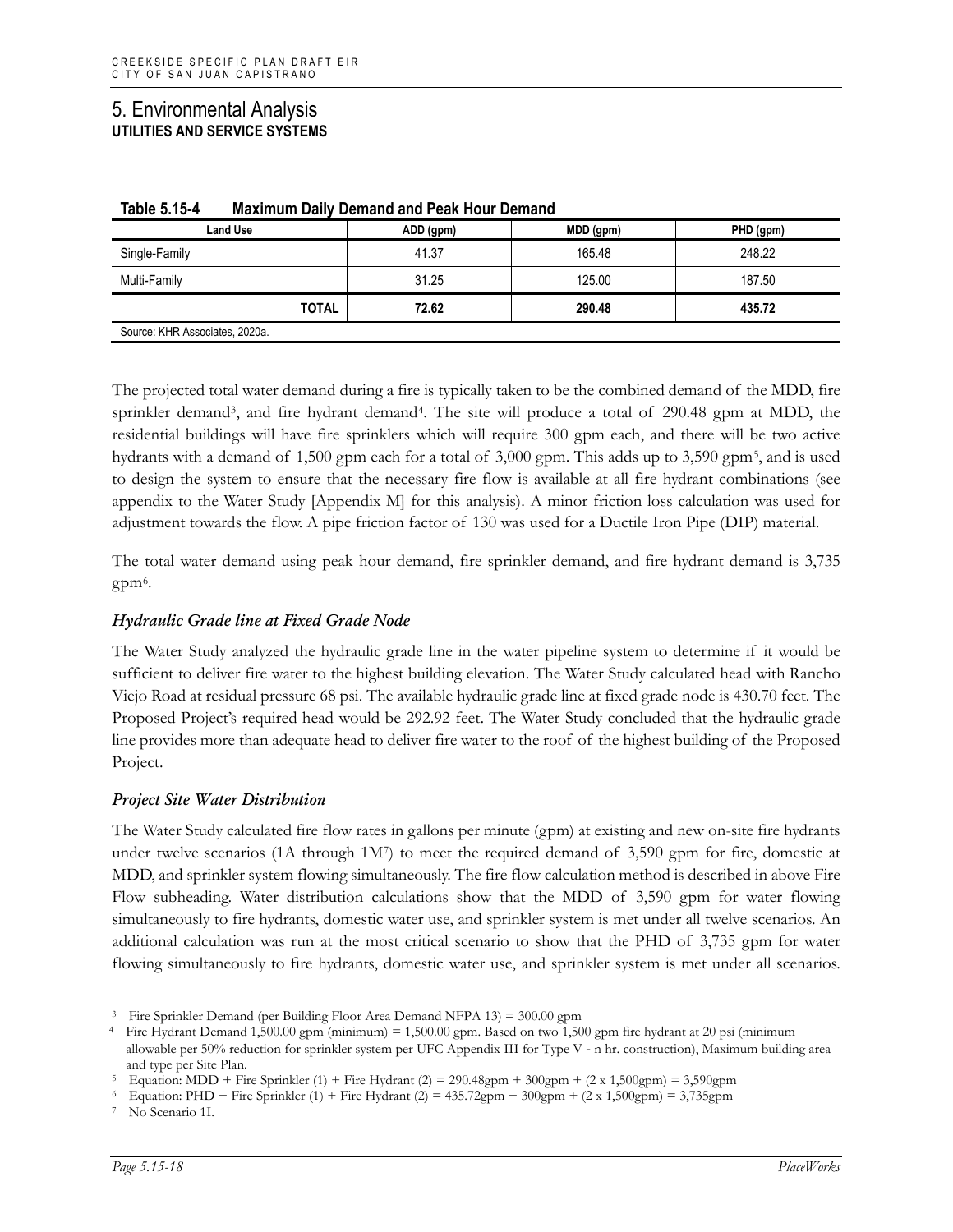Appendix to the Water Study (Appendix M) shows the water demand and pressure at each fire hydrant and fire sprinkler used in different scenarios, and water flow and velocity calculated for each scenario.

The Water Study indicates adequate water pressure and flow to meet a sustained 1,500 gpm at both public hydrants flowing simultaneously (3,000 gpm, total), along with domestic water at MDD being delivered at 290.48 gpm and fire sprinklers flowing at 300 gpm. Fire water service can be provided for the Proposed Project without adversely impacting the City's existing water system. Therefore, the Proposed Project would result in a less than significant impact in regards to fire flow.

## *Conclusion*

The Proposed Project would be designed to provide appropriately‐sized new domestic and fire water services, and on‐site water systems to meet projected demands during a major fire event. The Proposed Project would be required to comply with all applicable federal, state, and local laws and regulations regarding water use and management, such as Municipal Code Section Title 5, Chapter 11, Water Management. Therefore, the Proposed Project would result in a less than significant impact.

#### **Wastewater**

A sewer modeling analysis was prepared for the Proposed Project (see Appendix N). The 2016 updated version of the City's hydraulic model of the sanitary sewer system was used to evaluate the impact of the estimated flows from the Proposed Project. The results from the model were used to assess the sewer capacity, pipe velocities, and depth-to-diameter (d/D) ratios in the City's collection system downstream of the Proposed Project, as well as any potential impact to the City's allocated treatment plant capacity in the City's 2004 Sanitary Sewer Master Plan. Estimated flows from the Proposed Project were evaluated with existing system dry-weather and wet-weather flows as well as the ultimate master plan buildout conditions.

The Proposed Project would have three 8-inch sewer-main lateral connections from the Project Site to the existing 8-inch sewer main in Rancho Viejo Road. The sewer manhole connection points are designated in the hydraulic model as D06121, D06120, and a new manhole immediately south.

Based on the distribution of individual house connections, the average and peak flow in each main lateral is as follows:

#### **Average Flows**

- North sewer main lateral to existing manhole D06121: 52 percent or 0.050 cubic feet per second (cfs)
- Mid sewer main lateral to existing manhole D06120: 21 percent or 0.020 cfs
- Main entrance sewer main lateral to new manhole: 27 percent or 0.026 cfs

#### **Peak Flows**

- North sewer main lateral to existing manhole D06121: 0.155 cfs
- Mid sewer main lateral to existing manhole D06120: 0.063 cfs
- Main Entrance sewer main lateral to new manhole: 0.080 cfs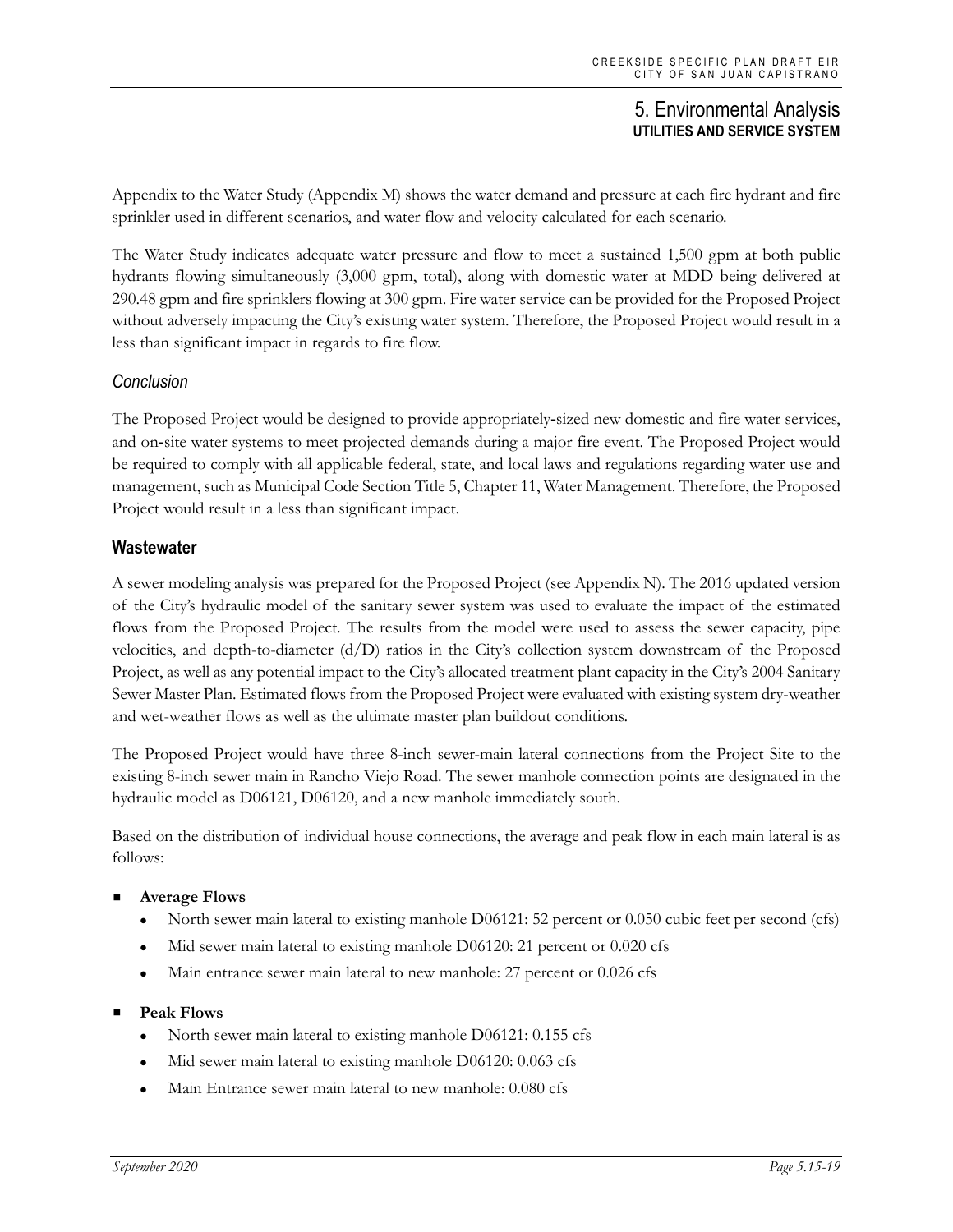The total average daily flow for the Proposed Project is therefore 0.096 cfs, or approximately 62,046 gallons per day (gpd). Projected flows were reviewed using the Municipal Code Section 9-4.523 capacity standard of 110 gallons per capita per day and an occupancy factor of about three persons per dwelling unit. Based on the proposed 188 residential units, the projected wastewater flow for the Proposed Project would be 62,040 gpd. A peaking factor of 3.1 was used for average daily flow. Therefore, the proposed wastewater flows are in conformance with the City's municipal code.

## *Hydraulic Model*

The H20MAP Sewer hydraulic computer model of the City's sanitary sewer system was used to evaluate the estimated flows from the development. The hydraulic modeling and evaluation were performed using the following scenarios:

#### **Baseline Scenarios**

- Existing Dry Weather Flow Baseline Conditions
- Existing Wet Weather Flow Baseline Conditions
- Master Plan Dry Weather Flow Baseline Conditions
- Master Plan Wet Weather Flow Baseline Conditions
- **Proposed Project Scenarios**
	- Existing Dry Weather Flow Conditions with Proposed Project Flows
	- Existing Wet Weather Flow Conditions with Proposed Project Flows
	- Master Plan Dry Weather Flow Conditions with Proposed Project Flows
	- Master Plan Wet Weather Flow Conditions with Proposed Project Flows

Proposed average daily wastewater flows from the Proposed Project were input into the hydraulic model at Manholes D06121, D06120, and new manhole immediately to the south. A dry weather diurnal flow curve for the Proposed Project was input into the model in accordance with previously generated diurnal flow curves for similar development. Figure 1 of the Sewer Study shows a vicinity map of the study area and the collection system in the vicinity of Proposed Project. As indicated, the existing 8-inch sewer line in Rancho Viejo Road collects flow from the adjacent properties along the eastern side. Sewer flows then proceed to the north and then west along Junipero Serra Road. From here, flows are conveyed south along Camino Capistrano and eventually to the southern part of the city. Figure 2 of the Sewer Study shows the location of the downstream collection system prior to discharge to the JB Latham wastewater treatment plant.

#### *Evaluation*

Each hydraulic model scenario was evaluated using the 48-hour flow hydrograph with peaking factors and diurnal flow curve, as previously described. An extended period simulation was performed for the hydraulic analysis.

A city sewer is considered hydraulically deficient if it exceeds a pipe's maximum depth-to-diameter ratio  $(d/D)$ based the city's master plan criteria. For pipes 12 inches and less, the d/D ratio for the dry weather design flow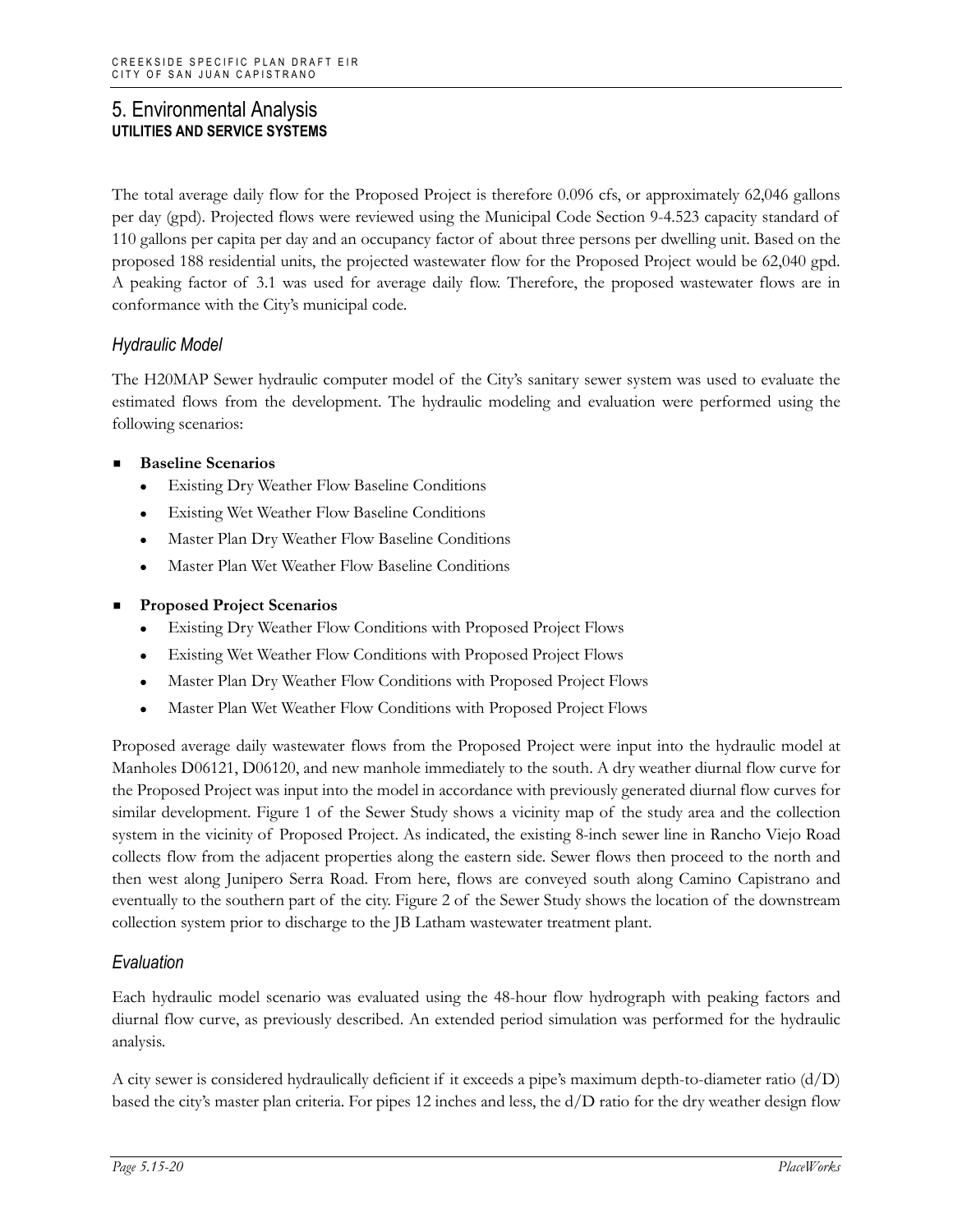should not exceed 0.5, and for sewer lines 15 inches and larger, the maximum ratio is 0.75. For wet weather flows, the maximum sewer capacity is a depth of flow (d) equal to or less than 100 percent of the diameter (D), i.e., a d/D ratio less than or equal to 1.0 (depth of 8 inches for an 8-inch diameter sewer). Note that wet weather flow is the rainwater that enters the sewer from a 4-year storm event as monitored for the City's 2004 Master Plan.

Tetra Tech reviewed the capacity and hydraulic conditions in all of the sewer trunk lines downstream of the points of connection of the proposed residential flows. Average and peak flows as well as d/D ratios for both dry weather and wet weather conditions were reviewed.

For the City's existing sewer system, Table 1 of the Sewer Study summarizes the hydraulic model results at three key locations for existing baseline conditions and the inclusion of the proposed residential flows from the Proposed Project:

- **Location 1:** 8-inch sewer line segment immediately downstream of the flow addition on Ranch Viejo Road at Malaspina Road (Pipe 5D54, D06121D061131)
- **Location 2:** 12-inch sewer on Junipero Serra Road at Camino Capistrano (Pipe 64D5D, C06170C061121)
- **Location 3:** 24-inch sewer trunk line as the last City segment running parallel to San Juan Creek (Pipe 12520, B17105/B171021)

For the ultimate master plan conditions, Table 2 of the Sewer Study summarizes the model analysis for both the average and peak flows and d/D ratios at the key pipe segments, comparing both baseline conditions and proposed residential flows.

For Location 1, the existing baseline 8-inch sewer line includes flows based on an industrial usage pattern, which is primarily during the daytime hours. The hydraulic model indicates existing peak flows are about 35,000 gpd. The actual current flows may be less since the existing industrial building is abandoned. The existing average and peak d/D ratios are 0.05 and 0.09, respectively, indicating minimal flow in this pipe segment. The average and peak d/D ratios for this segment with the Proposed Project increase to 0.12 and 0.17, respectively.

At the intersection of Junipero Serra Road and Camino Capistrano (Location 2) in the existing 12-inch sewer line, the d/D ratio increases under average daily flow conditions from a baseline of 0.26 to 0.29, which includes the Proposed Project flows. These d/D capacity ratios conform to the recommended pipe capacity criteria. Wet weather flow conditions were also reviewed for these trunk lines and do not exceed the recommended pipe capacity limits.

For Location 3, Pipe 12520 is a 24-inch line at the downstream end of the City's collection system, and the hydraulic model indicates a d/D ratio increase from the Proposed Project of 0.01—from 0.42 to 0.43 at average dry weather flow conditions and from 0.59 to 0.60 at peak flow conditions—which is less than the maximum acceptable capacity ratio of 0.75. The analysis indicates that the City's downstream trunk lines can support the additional flows from the Proposed Project both for existing conditions and ultimate buildout conditions.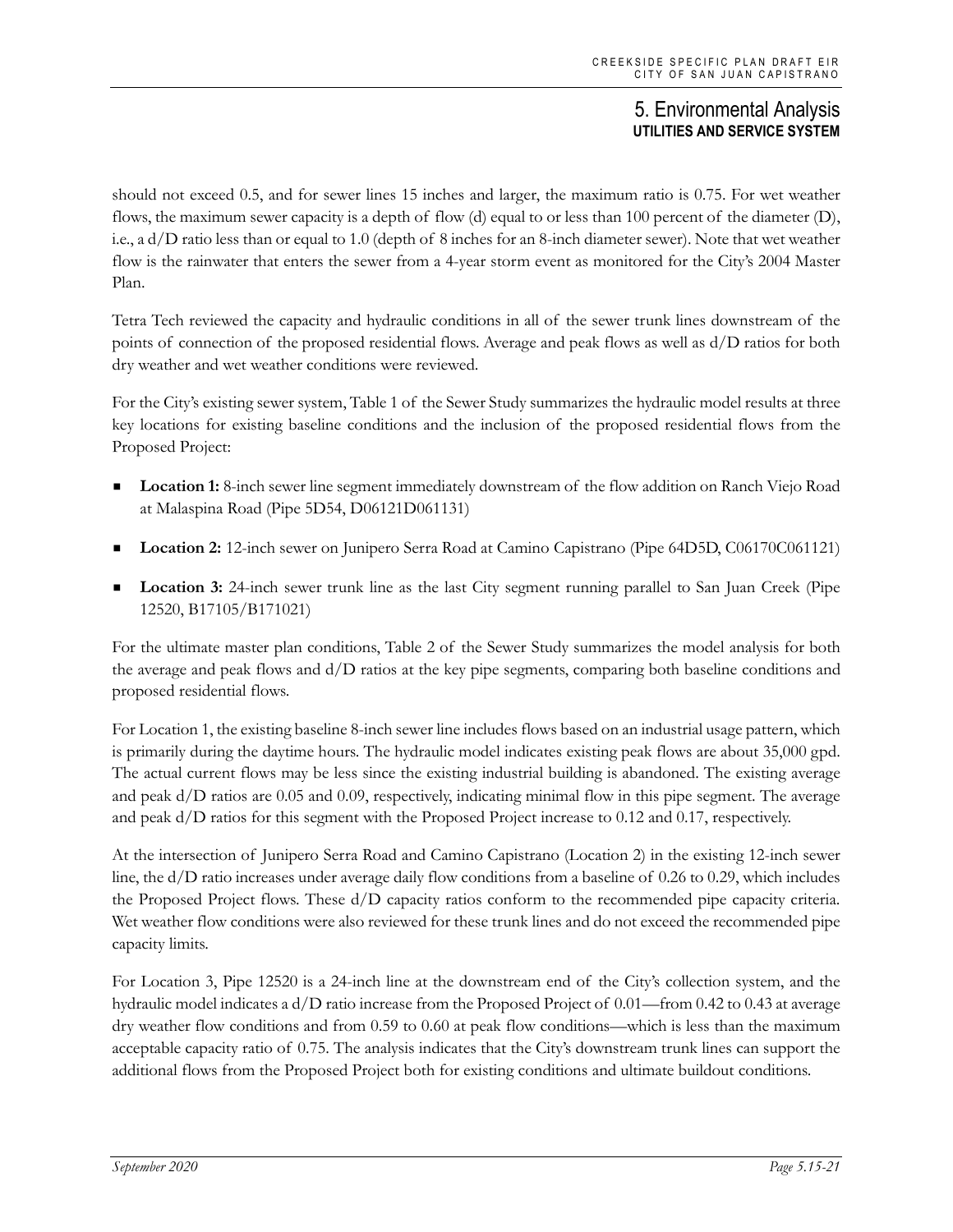## *Treatment Plant*

SOCWA operates the JB Latham Regional Treatment Plant, which is a conventional activated sludge wastewater treatment with secondary treatment design liquid treatment capacity of 13.0 mgd. The City of San Juan Capistrano, which is one of four member agencies that own treatment capacity in the Latham Plant, owns 4.0 mgd of this capacity. For the current existing baseline conditions, the average daily City wastewater flow to the treatment plant is estimated at 3.82 mgd. The proposed residential flows from the Proposed Project will add an average daily flow of 0.06 mgd to the City's total capacity, for a total flow of 3.88 mgd. Ultimate master plan average daily flow conditions will increase the baseline flow from 4.50 mgd to 4.56 mgd.

In addition, as discussed above, the JB Latham Treatment Plant has a remaining capacity of approximately 6.3 mgd (OC Public Works 2018). The Proposed Project's wastewater generation represents less than 1 percent of the remaining capacity at the JB Latham Treatment Plant.

## *Conclusion*

The results from the Sewer Study indicate that there would not be a significant impact from the Proposed Project flows discharging into the City's sewer collection system at the source and downstream to the wastewater treatment plant.

The Proposed Project would not require the expansion or construction of new wastewater lines outside the Project Site. The Project Site would be adequately served by existing wastewater facilities, including both wastewater treatment capacity and conveyance infrastructure. The construction of the Proposed Project would not require construction of new or expanded wastewater treatment facilities. Therefore, the Proposed Project would result in a less than significant impact.

## **Solid Waste**

## *Construction*

Construction of the Proposed Project would demolish an approximately 123,000-square-foot industrial building and auxiliary structures on-site, which are currently vacant, and construct 188 dwelling units. Demolition of the existing building and associated structures on-site would result in demolition debris. In addition, construction waste would be generated in the form of excess building materials used during the construction phase. No other significant volume of refuse would be generated by construction activities. The Proposed Project would be required to comply with San Juan Capistrano Municipal Code Section 6-3.08, which requires construction and demolition projects to divert at least 65 percent of construction materials from landfills. Solid waste from construction activities would be accommodated by the County's existing landfills. No additional waste-hauling vehicles would be required during the demolition and construction phases of the Proposed Project (Dibley 2020). Therefore, the Proposed Project would not have the potential to cause significant impacts related to solid waste generation during construction, and impacts would be less than significant.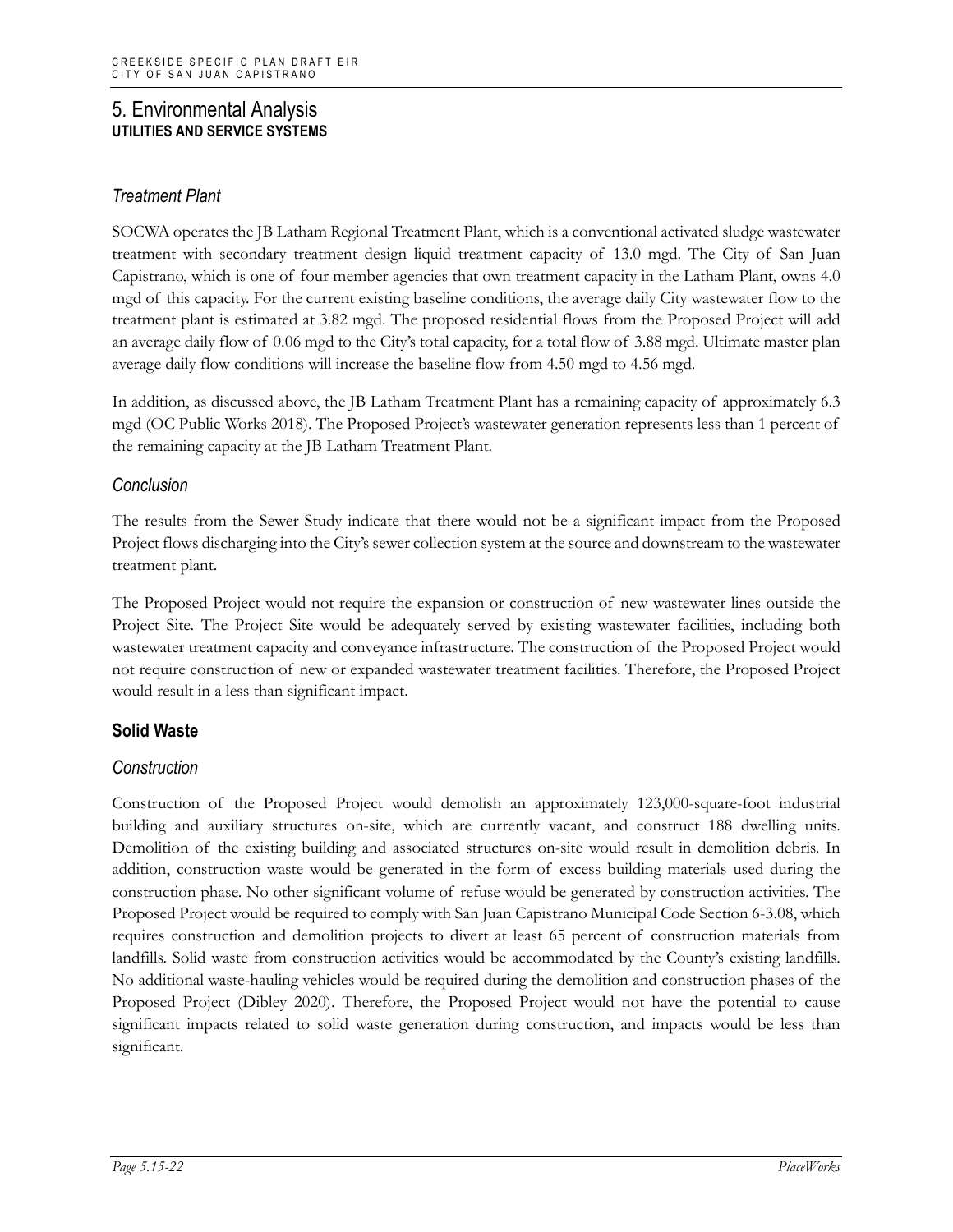## *Operation*

Solid waste generated by the Proposed Project would be collected by CR&R and hauled to either the Prima Deshecha Landfill or the Frank Bowerman Landfill. Together, these two landfills currently process an average of approximately 10,141 tons per day, with a maximum capacity of 15,500 tons per day. Therefore, the Prima Deshecha Landfill and Frank Bowerman Landfill currently have residual capacity of 5,359 tons per day and currently operate at approximately 65.4 percent of the combined daily design capacity.

Project operation is estimated to generate about 1,478.7 pounds per day (0.74 ton per day) of solid waste (Table 5.15-5). Therefore, the total solid waste generated by the Proposed Project represents less than one percent of the remaining capacity of the Prima Deshecha Landfill and Frank Bowerman Landfill's currently available daily capacity; there is adequate capacity to serve the Proposed Project. The Proposed Project would comply with AB 341 and AB 1826, which require that multifamily residential land uses have recycling and organic waste recycling. Additionally, CR&R has indicated that it would not need additional vehicles to service the Proposed Project (Dibley 2020). Impacts would be less than significant.

| Land Use Type                  | Solid Waste Generation (pounds per<br>dwelling unit per day) | <b>Proposed Project</b> | <b>Total per Day</b><br>(lbs/day) |
|--------------------------------|--------------------------------------------------------------|-------------------------|-----------------------------------|
| Single-Family Residential      | 9.8                                                          | 107 du                  | 1.048.6                           |
| <b>Multifamily Residential</b> | 5.31                                                         | 81 du                   | 430.1                             |
|                                | TOTAL                                                        | 188 units               | 1,478.7 lbs/day                   |

#### **Table 5.15-5 Solid Waste Generation**

## **Stormwater Drains**

The Proposed Project would increase impervious surfaces on the Project Site from approximately 8.39 acres to 13.40 acres, a net increase of approximately 32 percent (KHR Associates 2020b).

Runoff on the Project Site currently flows westerly toward Rancho Viejo Road along the curb and gutter until it is collected by one of the six catch basins near the westerly property line. All catch basins connect to the City's storm drain, which runs from the southeast corner of the Project Site to the southern portion, passing through the Interstate 5 and residential areas on Camino Capistrano Street to the west.

As discussed in Chapter 3, *Project Description*, the Proposed Project would provide drainage systems on-site that would connect to the City storm drain network, which includes catch basins throughout the Project Site. These catch basins would connect to a City storm drain line with a 42-inch storm drainpipe that increases to a 48-inch storm drainpipe. To manage Project Site runoff, the proposed stormwater facilities would follow water quality treatment control best management practices—specifically, modular wetlands. These modular wetlands, which would be located throughout the Project Site, would collect water from the catch basins and treat it before it goes into the City storm drains.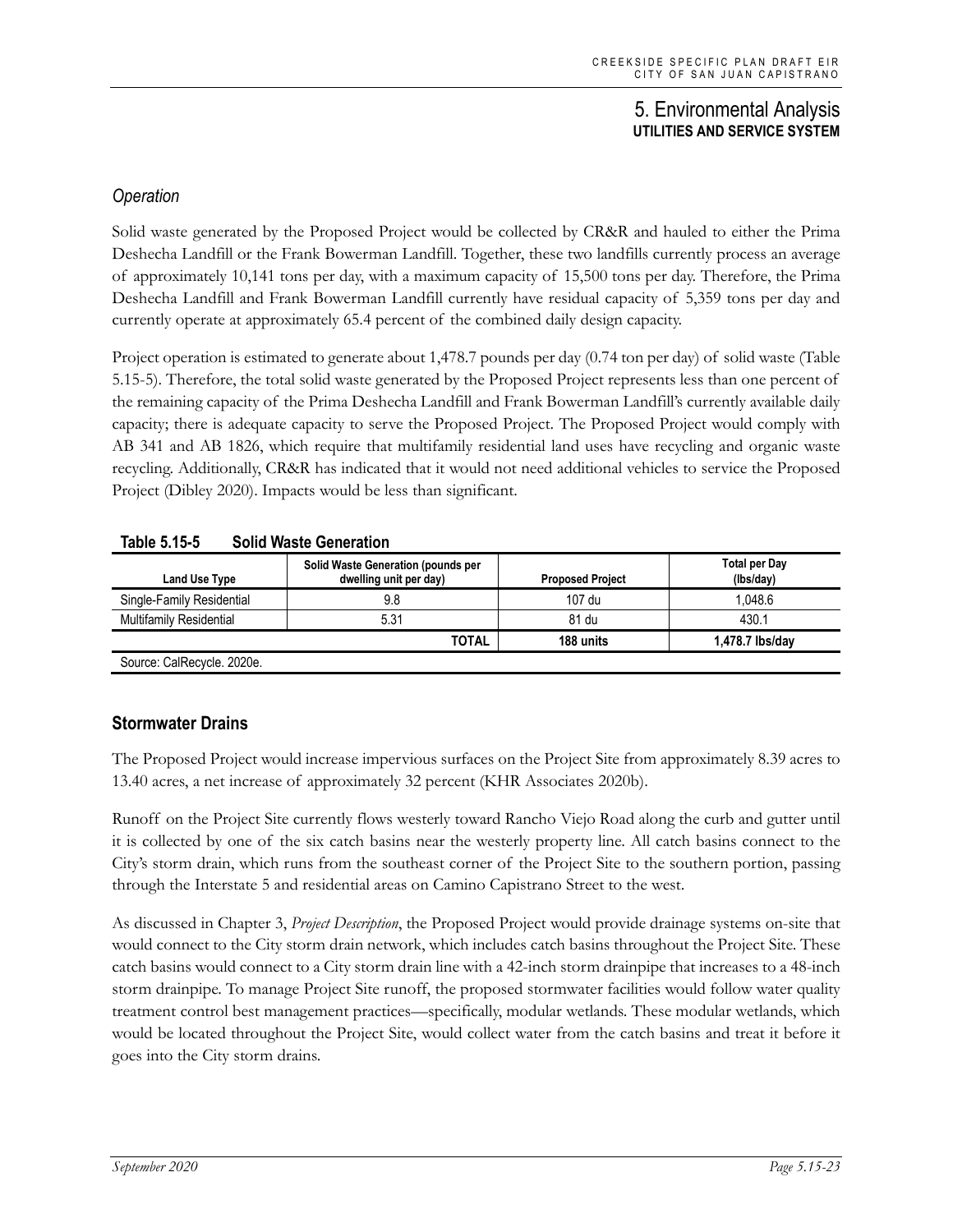The Hydrology Report prepared for the Proposed Project determined that the Proposed Project would increase flow rate compared to existing conditions. However, the on-site storm drain system (including tanks) would have a capacity to store up to 15,692 cubic feet of water, which is sufficient to hold the required volume of stormwater before the runoff is allowed to be discharged into the existing storm drain pipe (KHA Associates 2020). The Proposed Project would further incorporate a number of site design best management practices. The Proposed Project would result in a less than significant impact to stormwater drains.

## **Energy**

## *Electricity*

Project operation is expected to use approximately 1.34 million kilowatt hours (kWh) annually (refer to Table 5.4-2 in Section 5.4, *Energy*). Total mid-electricity consumption in SDGE's service area is forecast to increase by approximately 3,190 GWh between 2015 and 2028 (CEC 2017). The Proposed Project would generate less than 1 percent of the anticipated energy demand growth between 2015 and 2028. The electricity demand due to the project is within the forecast increase in SDGE's electricity demands. Buildout of the Specific Plan would connect to existing utility infrastructure. As discussed in Section 3, *Project Description*, all on-site dry utilities would be provided through underground infrastructure except the above-ground transformers. Project development would not require SDGE to obtain new or expanded electricity supplies, and impacts would be less than significant.

## *Natural Gas*

Project operation is estimated to use about 0.0132 MMCF/day (or 4.88 million kilo British thermal units per year; refer to Table 5.4-3 in Section 5.4, *Energy*). SDGE's natural gas capacity are forecasted to remain constant at 574 MMCF/day between 2020 and 2035. Total natural gas consumption in SDGE's service area is forecast to decline slightly from 302 MMCF/day in 2019 to 286 MMCF/day in 2035 (CGEU 2018). Therefore, SDGE would have sufficient natural gas supplies to meet project gas demands. The Proposed Project would connect to existing utility infrastructure and would not require SDGE to obtain new or expanded gas supplies. Impacts would be less than significant.

Furthermore, the Proposed Project would comply with the requirements of the current California Building Energy and Efficiency Standards (Title 24, Part 6) and the California Green Building Standards Code (CALGreen) (Title 24, Part 11).

## **Telecommunications**

Primary telecommunication providers in the City of San Juan Capistrano include AT&T and Cox Communications. Construction of the Proposed Project would not increase the demand for telecommunication facilities. As discussed in Section 5.11, *Population and Housing*, the Proposed Project's 188 dwelling units are anticipated to generate approximately 581 new residents and would be within SCAG's population and housing growth forecast for the City. The Proposed Project's increase of 581 residents and 188 dwelling units would therefore not generate a significant increase in demand for telecommunication services. The Proposed Project would be served by existing telecommunication facilities and would not necessitate the need for new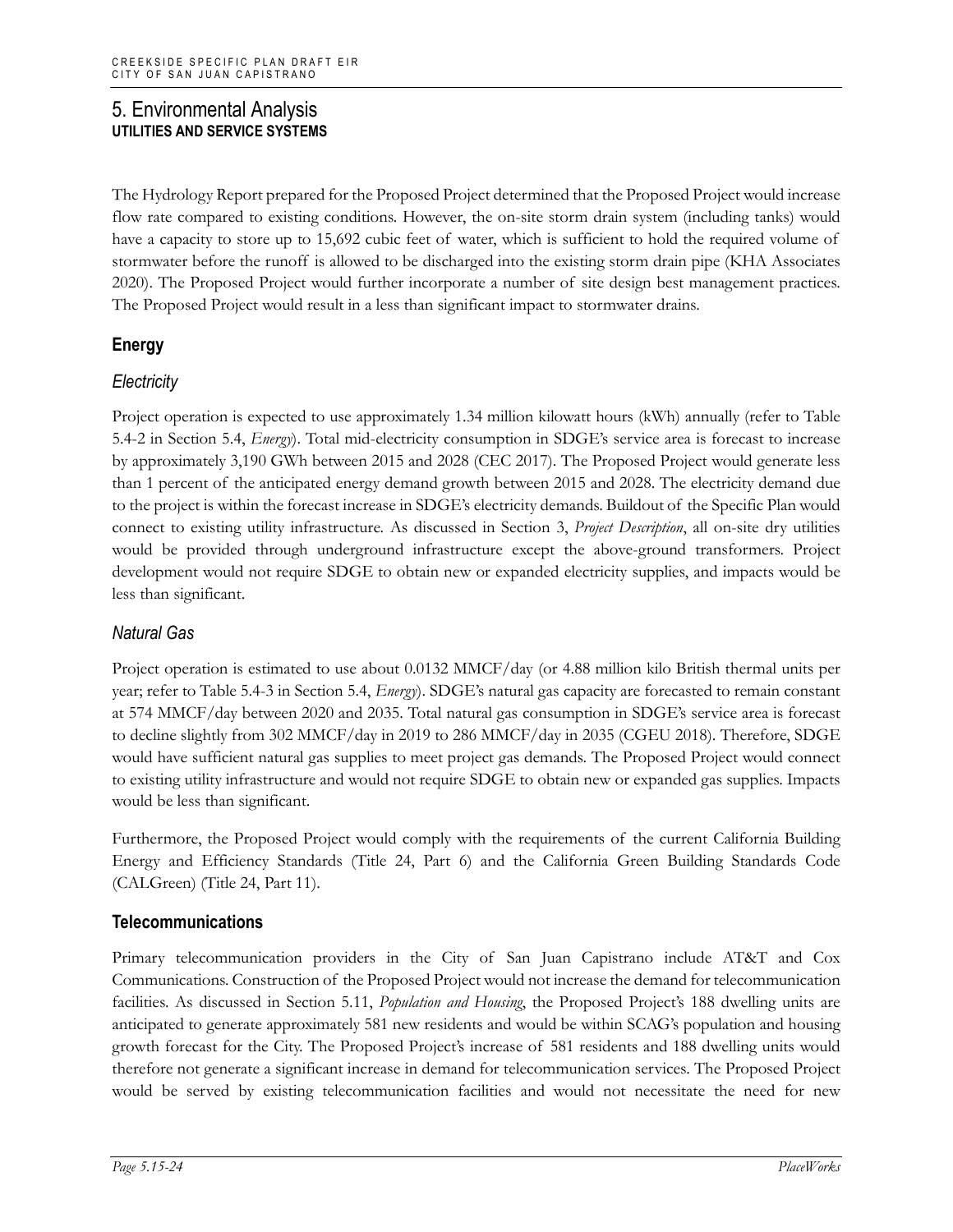telecommunication facilities. The Proposed Project's impacts on telecommunication services would be less than significant.

#### *Level of Significance Before Mitigation:* Less Than Significant.

#### **Impact 5.15-2: Available water supplies are sufficient to serve the project and reasonably foreseeable future development during normal, dry, and multiple dry years. [Threshold U-2]**

As discussed under Impact 5.15-1, the City and SMWD forecast that it will have sufficient water supplies to meet demands over the 2020-2040 period in normal, single-dry-year, and multiple-dry-year conditions. Further, MWD's 2015 UQMP finds that it can meet full-service demands of its member agencies starting 2020 through 2040 during normal, single-dry-year, and multiple-dry-year conditions (San Juan Capistrano 2018 and SMWD 2016). Therefore, the Proposed Project would not require the City to obtain new or expanded water supplies.

*Level of Significance Before Mitigation:* Less Than Significant.

#### **Impact 5.15-3: Project-generated wastewater could be adequately treated by the wastewater service provider for the project. [Threshold U-3]**

The Proposed Project would connect to existing sewer lines around the Project Site, as shown in Figure 3-9, *Water and Wastewater Utility Plan*, in Chapter 3, *Project Description*.

The Proposed Project would increase sewer flows from existing conditions. As discussed under Impact 5.15-1, the Proposed Project's wastewater generates represents less than 1 percent of the JB Latham Treatment Plant's remaining capacity. There is adequate residual wastewater treatment capacity in the region for project-generated wastewater, and buildout of the Proposed Project would not require construction of new or expanded wastewater treatment facilities.

*Level of Significance Before Mitigation:* Less Than Significant.

#### **Impact 5.15-4: Existing facilities would be able to accommodate project-generated solid waste and comply with related solid waste regulations. [Thresholds U-4]**

As discussed under Impact 5.15-1, the solid waste generated by the Proposed Project would represent less than 1 percent of the remaining daily capacity of Prima Deshecha and Frank Bowerman landfills. Therefore, the existing facilities would be able to accommodate the project-generated solid waste. Construction and operation of the Proposed Project would comply with all applicable regulatory requirements. During construction, the Proposed Project would comply with City of San Juan Capistrano Municipal Code Section 6-3.08, which requires construction and demolition projects to divert at least 65 percent of construction materials from landfills. The multifamily residential portion of the Proposed Project would comply with AB 341 and AB 1826.

#### *Level of Significance Before Mitigation:* Less Than Significant.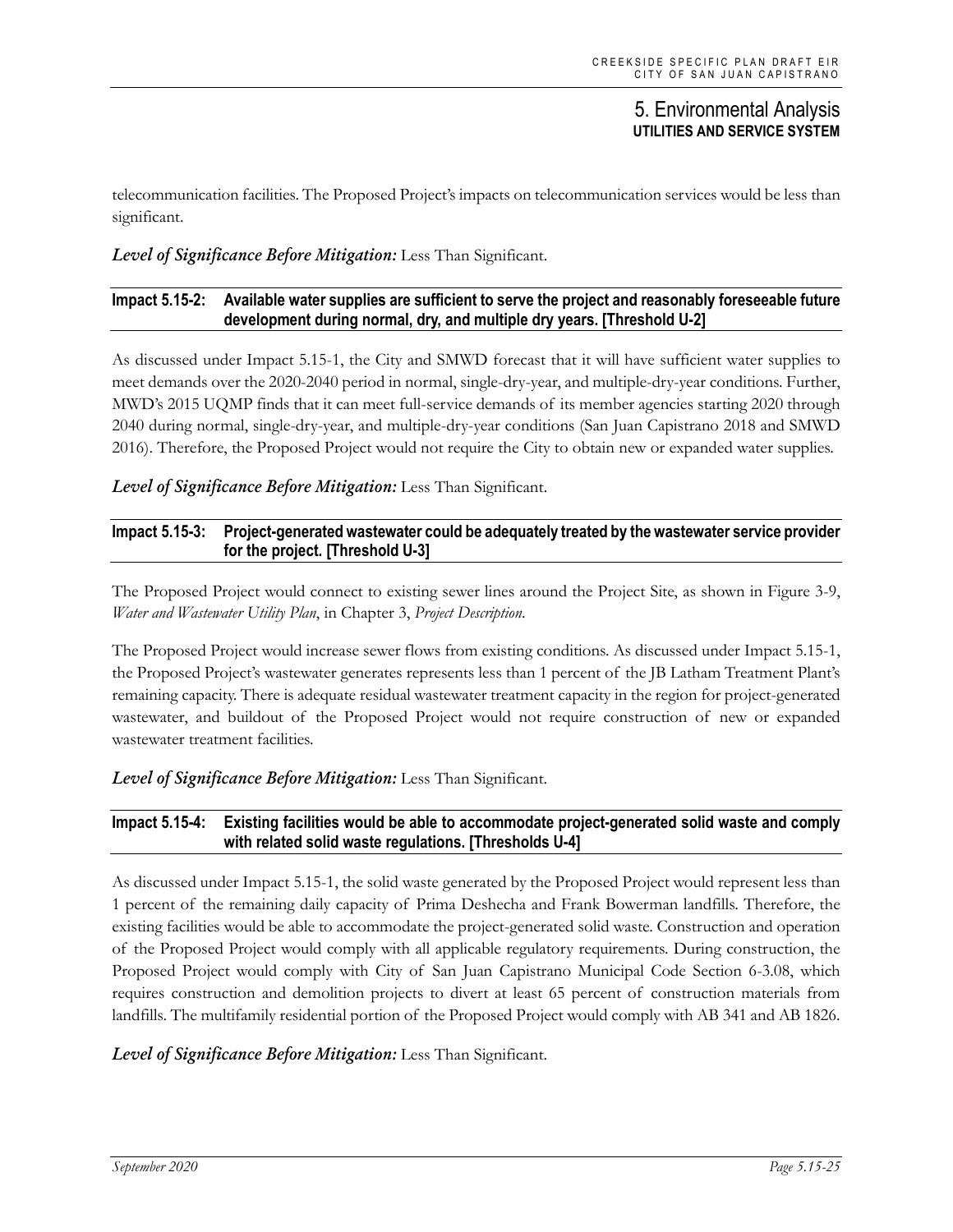# **5.15.5 Cumulative Impacts**

## **Water**

Other cumulative projects in the service area would increase water demands. The City forecasts that it will have sufficient water supplies over the 2020-2040 period to meet water demands. Other projects of certain sizes and types would be required to have water supply assessments prepared. If the City did not already have sufficient projected water supplies for such projects, it would be required to provide its plans for acquiring the needed supplies, including the cost and time frame needed. The City would be required to consider the results of water supply assessments in its CEQA findings on such projects. Cumulative impacts would be less than significant, and project impacts would not be cumulatively considerable.

## **Wastewater**

SOCWA operates three wastewater treatment plants that have a combined design treatment capacity of 31.7 million gallons per day. Because the Proposed Project would represent less than 1 percent of the average daily influent of the JB Latham Treatment Plant, SOCWA is expected to have adequate wastewater treatment capacity for wastewater generation by cumulative developments in its service area. No significant cumulative impact is anticipated, and buildout of the Proposed Project would not contribute to a significant cumulative impact.

## **Solid Waste**

Cumulative impacts are considered for Orange County, the service area for OC Waste and Recycling, which owns and operates three landfills—Frank R. Bowerman, Prima Deshecha Landfill, and Olinda Alpha Landfill. City of San Juan Capistrano is primarily served by the Frank R. Bowerman and Prima Deshecha Landfills, and therefore, solid waste generate by the proposed project and cumulative projects would be sent to these two landfills. The Frank R. Bowerman and Prima Deshecha Landfill have a combined daily maximum throughput of 15,500 tons per day. Frank R. Bowerman Landfill has a remaining capacity of 205,000,000 cubic yards, and an estimated cease date of 2053 (CalRecycle 2019c). Prima Deshecha Land fill has a remaining capacity of 134,300,000 cubic yards, and an estimated cease date of 2102 (CalRecycle 2019b). Therefore, there is adequate landfill capacity to accommodate the existing and future projects in the city. No significant cumulative impact to landfill capacity would occur, and the Proposed Project would not contribute to a significant cumulative impact.

## **Stormwater Drainage**

Development projects in the watershed may increase the amount of impervious surfaces in the watershed and therefore may increase flow rates and volumes of runoff entering storm drains in the region. Other projects in the watershed would be required by MS4 permits to be sized and designed to ensure on-site retention of the volume of runoff produced from a 24-hour, 85th percentile storm event, which is similar to a two-year storm. Other impacts to storm drainage would be analyzed in separate CEQA processing for each cumulative project, and mitigation measures would be required as appropriate to minimize significant impacts.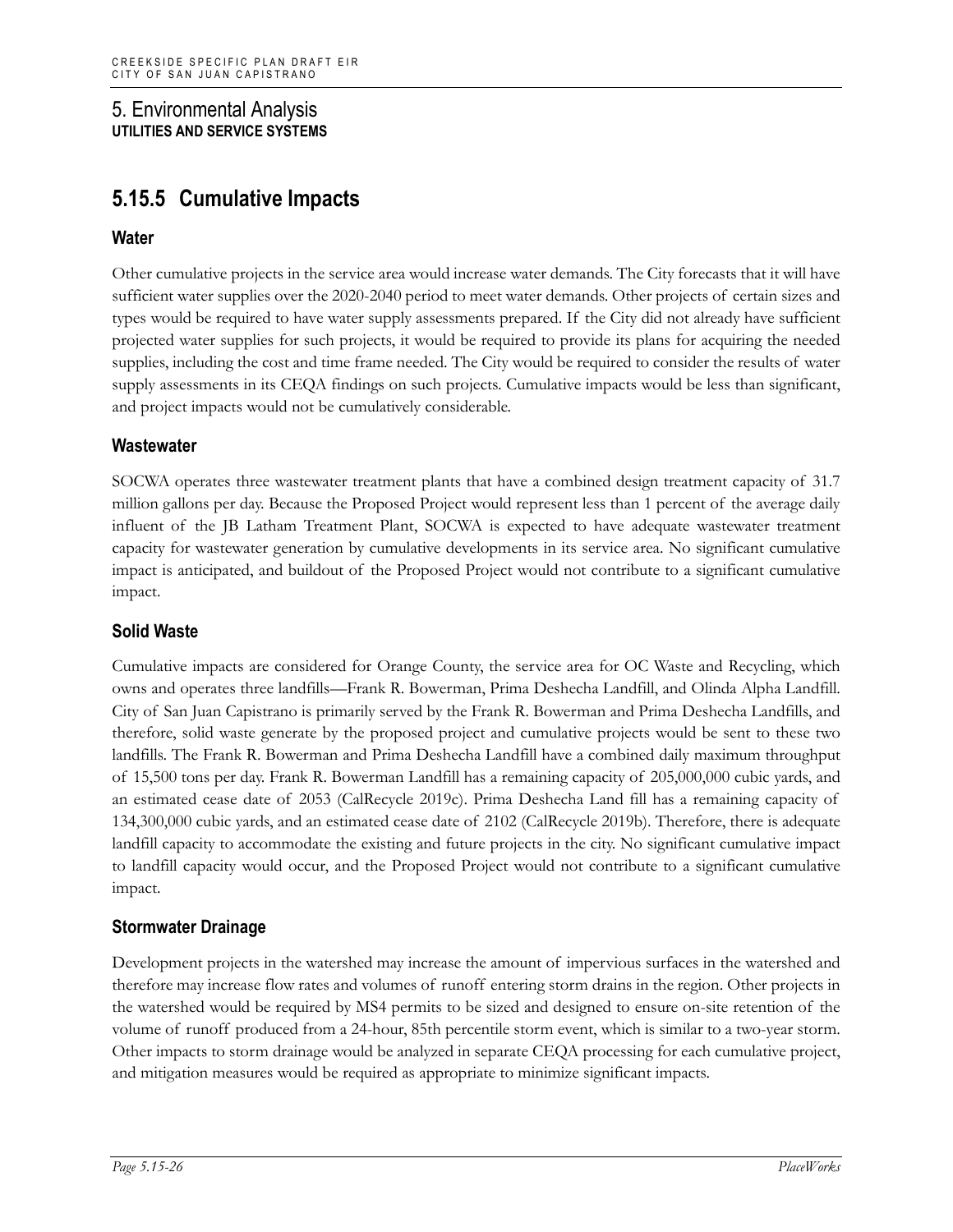## **Energy**

The area considered for cumulative impacts to electricity and natural gas supplies and facilities is SDGE's service area. Forecast total electricity and natural gas supplies for the service areas are identified above. Similar to the Proposed Project, other projects would increase electricity and natural gas demands.

Electricity demand forecasts are based on climate zones; economic and demographic growth forecasts from Moody's Analytics, IHS Global Insight, and the California Department of Finance; forecast electricity rates; effects of reasonably foreseeable energy efficiency and energy conservation efforts; anticipated partial electrification of portions of the transportation sector, including increasing adoption of light-duty plug-in electric vehicles; demand response measures, such as electricity rates that increase during high-demand times of day; and effects of climate change (CEC 2017).

Natural gas demand forecasts are based on economic outlook; California Public Utilities Commission– mandated energy efficiency standards and programs; renewable electricity goals; and conservation savings linked to Advanced Metering Infrastructure (CGEU 2018).

It is anticipated that electricity and natural gas demands by most other projects would be accounted for in the above-referenced demand forecasts. Similar to the Proposed Project, each development would be required to comply with Title 24, which contains energy efficiency measures. Projects would be subject to independent CEQA review, including analysis of impacts to electricity and natural gas supplies. Implementation of all feasible mitigation measures would be required for any significant impacts identified. Cumulative impacts would be less than significant, and project impacts would not be cumulatively considerable.

## **Telecommunications**

As discussed in section 5.11, *Population and Housing*, the Proposed Project and cumulative projects are within the planned growth forecast for the City. Therefore, the Proposed Project and cumulative projects would not generate a significant increase in demand for telecommunication services. No significant cumulative impacts on telecommunication services would occur, and the Proposed Project would not contribute to a significant cumulative impact.

# **5.15.6 Level of Significance Before Mitigation**

Upon implementation of regulatory requirements and standard conditions of approval, the following impacts would be less than significant: 5.15-1, 5.15-2, 5.15-3, and 5.15-4.

# **5.15.7 Mitigation Measures**

No mitigation measures are required.

# **5.15.8 Level of Significance After Mitigation**

The Proposed Project would result in a less than significant impact prior to mitigation. No mitigation measures are required.